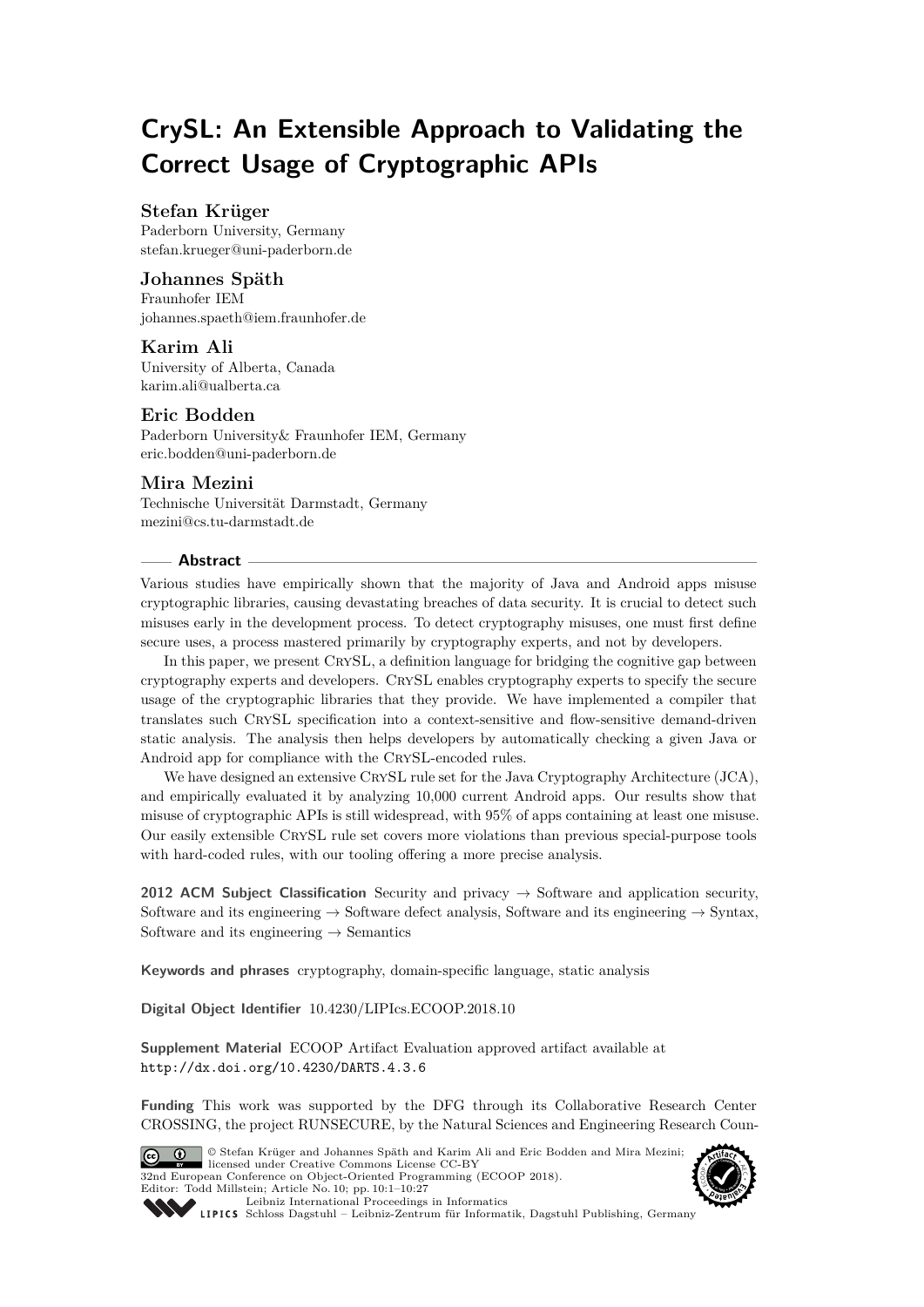### **10:2 CrySL: An Approach to Validating the Correct Usage of Cryptographic APIs**

cil of Canada, by the Heinz Nixdorf Foundation, a Fraunhofer ATTRACT grant, and by an Oracle Collaborative Research Award.

**Acknowledgements** We would like to thank the maintainers of AndroZoo for allowing us to use their data set in our evaluation.

# **1 Introduction**

Digital devices are increasingly storing sensitive data, which is often protected using cryptography. However, developers must not only use secure cryptographic algorithms, but also *securely* integrate such algorithms into their code. Unfortunately, prior studies suggest that this is rarely the case. Lazar et al. [\[22\]](#page-25-0) examined 269 published cryptography-related vulnerabilities. They found that 223 are caused by developers misusing a security library while only 46 result from faulty library implementations. Egele et al. [\[13\]](#page-25-1) statically analyzed 11,748 Android apps using cryptography-related application interfaces (Crypto APIs) and found 88% of them violated at least one basic cryptography rule. Chatzikonstantinou et al. [\[12\]](#page-25-2) reached a similar conclusion by analyzing apps manually and dynamically. In 2017, VeraCode listed insecure uses of cryptography as the second-most prevalent applicationsecurity issue right after information leakage [\[11\]](#page-24-0). Such pervasive insecure use of Crypto APIs leads to devastating vulnerabilities such as data breaches in a large number of applications. Rasthofer et al. [\[31\]](#page-26-1) showed that *virtually all* smartphone apps that rely on cloud services use hard-coded keys. A simple decompilation gives adversaries access to those keys and to all data that these apps store in the cloud.

Nadi et al. [\[27\]](#page-26-2) were the first to investigate why developers often struggle to use Crypto APIs. The authors conducted four studies, two of which survey Java developers familiar with the Java Crypto APIs. The majority of participants (65%) found their respective Crypto APIs hard to use. When asked why, participants mentioned the API level of abstraction, insufficient documentation without examples, and an API design that makes it difficult to understand how to properly use the API. A potential long-term solution is to redesign the APIs such that they provide an easy-to-use interface for developers that is secure by default. However, it remains crucial to detect and fix the existing insecure API uses. When asked about what would simplify their API usage, participants wished they had tools that help them automatically detect misuses and suggest possible fixes [\[27\]](#page-26-2). Unfortunately, approaches based solely on specification inference and anomaly detection [\[33\]](#page-26-3) are not viable for Crypto APIs, because – as elaborated above – most uses of Crypto APIs are insecure.

Previous work has tried to detect misuses of Crypto APIs through static analysis. While this is a step in the right direction, existing approaches are insufficient for several reasons. First, these approaches implement mostly lightweight *syntactic checks*, which yield fast analysis times at the cost of exposing a high number of false negatives. Therefore, such analyses fail to warn about many insecure (especially non-trivial) uses of cryptography. For instance, applications using password-based encryption commonly do not clear passwords from heap memory and instead rely on garbage collection to free the respective memory space. Moreover, existing tools cannot easily be extended to cover those rules; instead they have cryptography-specific usage rules *hard coded*. The Java Cryptography Architecture (JCA), the primary cryptography API for Java applications [\[27\]](#page-26-2), offers a plugin design that enables different providers to offer different crypto implementations through the same API, often imposing slightly different usage requirements on their clients. Hard-coded rules can hardly possibly reflect this diversity.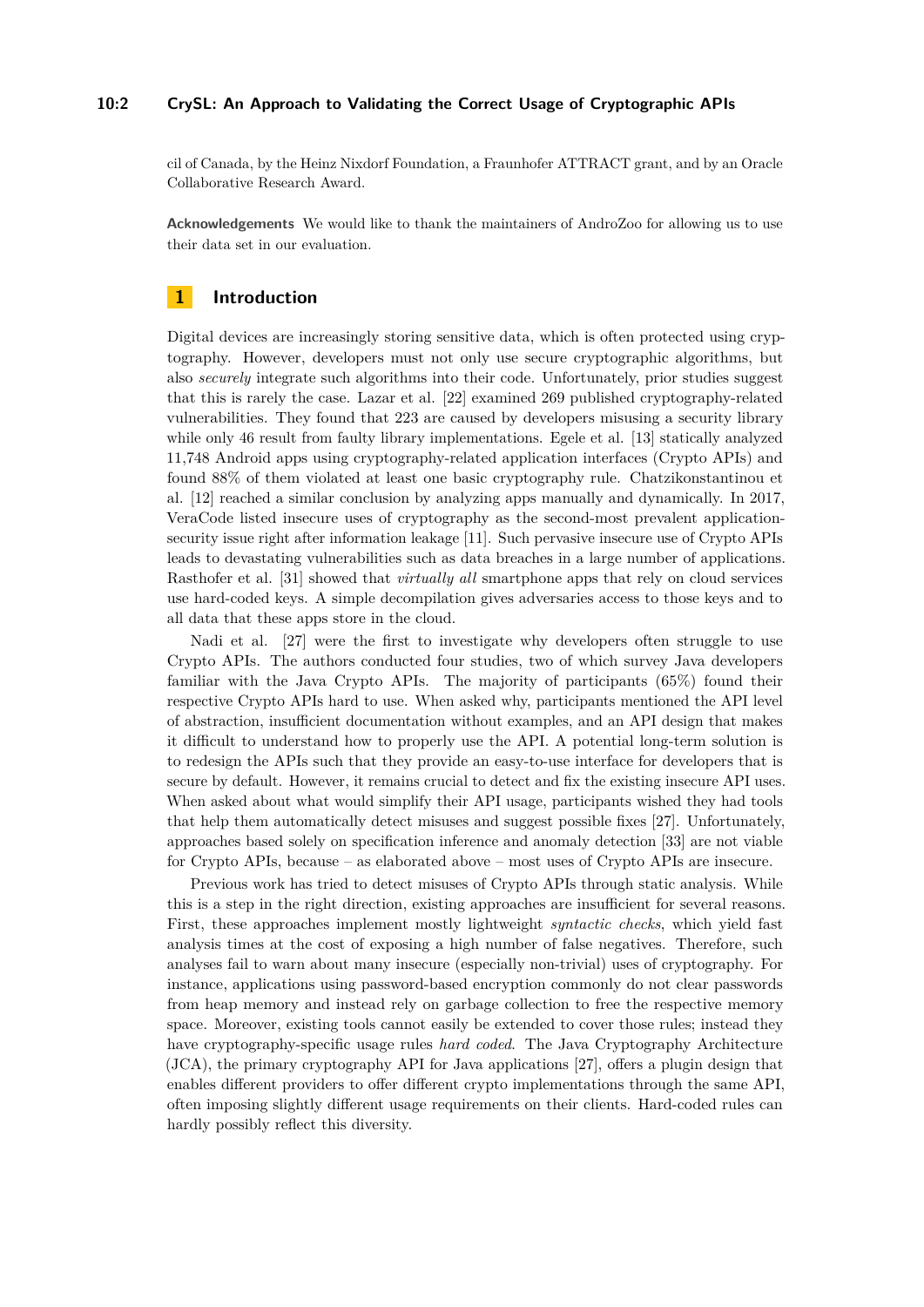In this paper, we present CRYSL, a definition language that enables cryptography experts to specify the secure usage of their Crypto APIs in a lightweight special-purpose syntax. We also present a CrySL compiler that parses and type-checks CrySL rules and translates them into an efficient, yet precise flow-sensitive and context-sensitive static data-flow analysis. The analysis automatically checks a given Java or Android app for compliance with the encoded CrySL rules. CrySL was specifically designed for (and with the help of) cryptography experts. Our approach goes beyond methods that are useful for general validation of API usage (e.g., typestate analysis  $[3, 7, 28, 8]$  $[3, 7, 28, 8]$  $[3, 7, 28, 8]$  $[3, 7, 28, 8]$  $[3, 7, 28, 8]$  $[3, 7, 28, 8]$  $[3, 7, 28, 8]$  and data-flow checks  $[2, 5]$  $[2, 5]$  $[2, 5]$ ) by enabling the expression of domain-specific constraints related to cryptographic algorithms and their parameters.

To evaluate CrySL, we built the most comprehensive rule set available for the JCA classes and interfaces to date, and encoded it in CrySL. We then used the generated static analysis COGNICRYPT<sub>SAST</sub> to scan 10,000 Android apps. We have also modelled the existing hard-coded rules by Egele et al. [\[13\]](#page-25-1) in CRYSL and compared the findings of the generated static analysis (COGNICRYPT<sub>CL</sub>) to those of COGNICRYPT<sub>SAST</sub>. Our more comprehensive rule set reports  $3\times$  more violations, most of which are true warnings. With such comprehensive rules, COGNICRYPT<sub>SAST</sub> finds at least one misuse in  $95\%$  of the apps. COGNICRYPT<sub>SAST</sub> is also highly efficient: for more than 75% of the apps, the analysis finishes in under 3 minutes per app, where most of the time is spent in Android-specific call graph construction.

In summary, this paper presents the following contributions:

- We introduce CRYSL, a definition language to specify correct usages of Crypto APIs.  $\sim$
- We encode a comprehensive specification of correct usages of the JCA in CRYSL.  $\equiv$
- We present a CRYSL compiler that translates CRYSL rules into a static analysis to find  $\sim$ violations in a given Java or Android app.
- We empirically evaluate  $\text{CoGNIC}\text{RYP}\text{T}_{\text{SAST}}$  on 10,000 Android apps.

We have integrated COGNICRYPT<sub>SAST</sub> into crypto assistant COGNICRYPT [\[20\]](#page-25-3) and have open-sourced our implementation and artifacts on GitHub. COGNICRYPT<sub>SAST</sub> is available at <https://github.com/CROSSINGTUD/CryptoAnalysis>. The latest version of the CrySL rules for the JCA can be accessed at [https://github.com/CROSSINGTUD/](https://github.com/CROSSINGTUD/Crypto-API-Rules) [Crypto-API-Rules](https://github.com/CROSSINGTUD/Crypto-API-Rules).

# **2 Related Work**

Before we discuss the details of our approach, we contrast it with the following related lines of work: approaches for specifying API (mis)uses, approaches for inferring API specifications, and previous approaches for detecting misuses of security APIs. Our review of these approaches shows that existing specification languages are not optimally suited for defining misuses of Crypto APIs. Additionally, automated inference of correct uses of Crypto APIs is hard to achieve, and existing tools for detecting misuses of Crypto APIs are limited mainly because they have hard-coded rule sets, and support for the most part lightweight syntactic analyses.

# **2.1 Languages for Specifying and Checking API Properties**

There is a significant body of research on textual specification languages that ensure API properties by means of static data-flow analysis. Tracematches [\[3\]](#page-24-1) were designed to check typestate properties defined by regular expressions over runtime objects. Bodden et al. [\[8,](#page-24-3) [10\]](#page-24-6)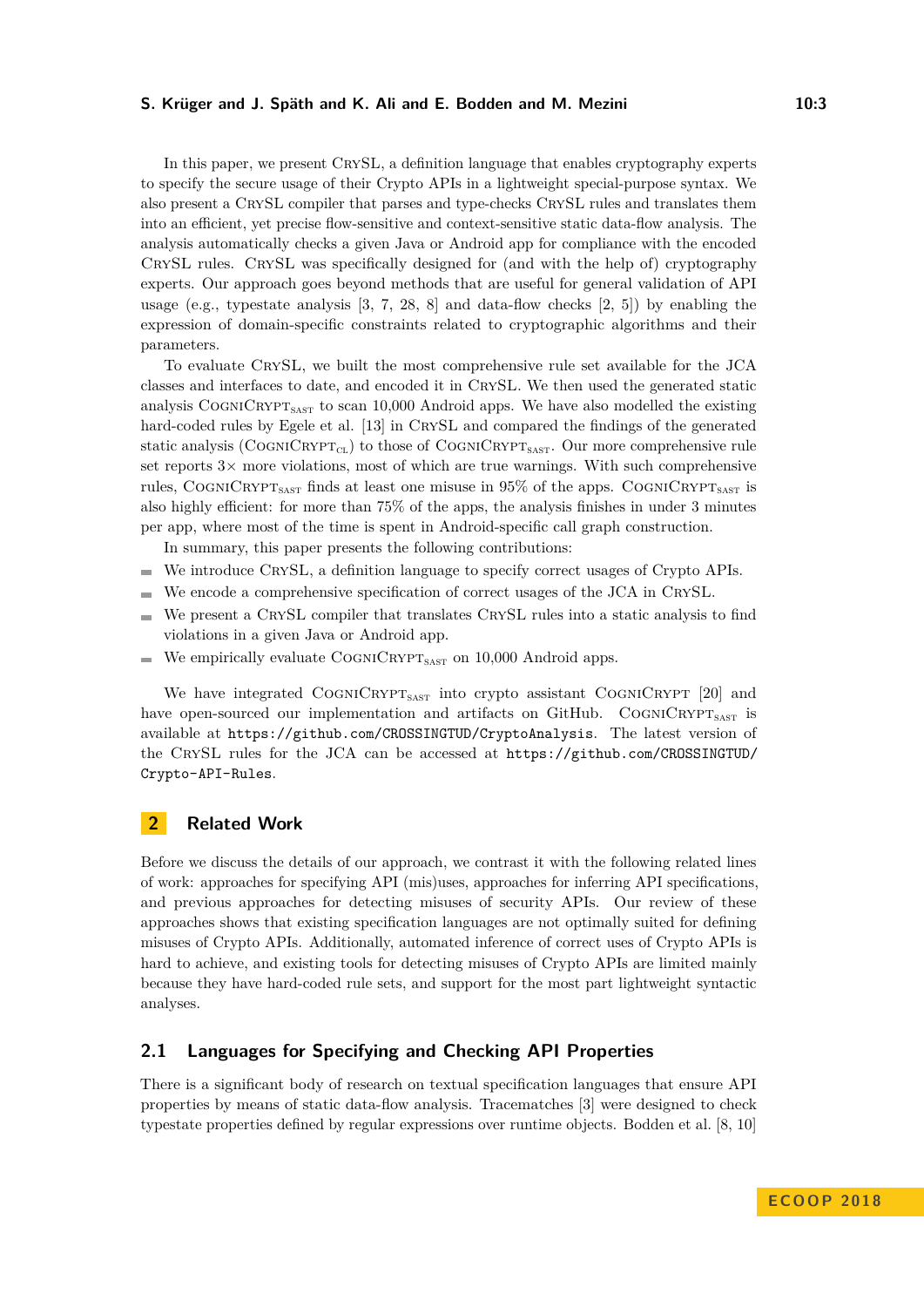# **10:4 CrySL: An Approach to Validating the Correct Usage of Cryptographic APIs**

as well as Naeem and Lhoták [\[28\]](#page-26-4) present algorithms to (partially) evaluate state matches prior to the program execution, using static analysis.

Martin et al. [\[24\]](#page-25-4) present Program Query Language (PQL) that enables a developer to specify patterns of event sequences that constitute potentially defective behaviour. A dynamic analysis (i.e., tracematches optimized by a static pre-analysis) matches the patterns against a given program run. A pattern may include a fix that is applied to each match by dynamic instrumentation. PQL has been applied to detecting security-related vulnerabilities such as memory leaks [\[24\]](#page-25-4), SQL injection and cross-site scripting [\[23\]](#page-25-5). Compared to tracematches, PQL captures a greater variety of pattern specifications, at the disadvantage of using only flow-insensitive static optimizations. PQL serves as the main inspiration for the CrySL syntax. Other languages that pursue similar goals include PTQL [\[16\]](#page-25-6), PDL [\[26\]](#page-25-7), and TS4J [\[9\]](#page-24-7).

We investigated tracematches and PQL in detail, yet found them insufficiently equipped for the task at hand. First, both systems follow a black-list approach by defining and finding incorrect program behaviour. We initially followed this approach for crypto-usage mistakes but quickly discovered that it would lead to long, repetitive, and convoluted misuse-definitions. Consequently, CrySL defines desired behaviour, which in the case of Crypto APIs leads to more compact specifications. Second, the above languages are general-purpose languages for bug finding, which causes them to miss features essential to define secure usages of Crypto APIs in particular. The strong focus of CrySL on cryptography allows us to cover a greater portion of cryptography-related problems in CrySL compared to other languages, while at the same time keeping CRYSL relatively simple. Third, the CRYSL compiler generates state-of-the-art static analyses that were shown to have better performance and precision than other approaches [\[36\]](#page-26-5), lowering the threat of false warnings.

# <span id="page-3-1"></span>**2.2 Inference/Mining of API-usage specifications**

As an alternative to specifying API-usage properties manually, one can attempt to infer them from existing program code. Robillard et al. [\[34\]](#page-26-6) surveyed over 60 approaches to API property inference. As this survey shows, however, all but two of the surveyed approaches infer patterns from client code (i.e., from applications that use the API in question). When it comes to Crypto APIs, however, past studies have shown that the majority of existing usages of those APIs is, in fact, insecure [\[13,](#page-25-1) [12,](#page-25-2) [35\]](#page-26-7). Another idea that appears sensible at first sight is to infer correct usage of Crypto APIs from posts on developer portals such as StackOverflow. However, recent studies show that the "solutions" posted there often include insecure code [\[1\]](#page-24-8).

In result, one can only conclude that automated mining of API-usage specifications is very challenging for Crypto APIs, if it is possible at all. In the future, we plan to investigate a semi-automated approach in which we use automated inference to infer at least partial specifications, but directly in CrySL, that security experts can then further correct and complete by hand.

# <span id="page-3-0"></span>**2.3 Detecting Misuses of Security APIs**

Only few previous approaches specifically address the detection of misuses of *security* APIs. CRYPTOLINT [\[13\]](#page-25-1) performs a lightweight syntactic analysis to detect violations of exactly six hard-coded usage rules for the JCA in Android apps. Those six rules, while important to obey for security, resemble only a tiny fraction of the rule set we provide in this work. It is also hard to specify and validate new rules using CRYPTOLINT, because they would have to be hard-coded. Unlike CRYPTOLINT, CRYSL is designed to allow crypto experts to also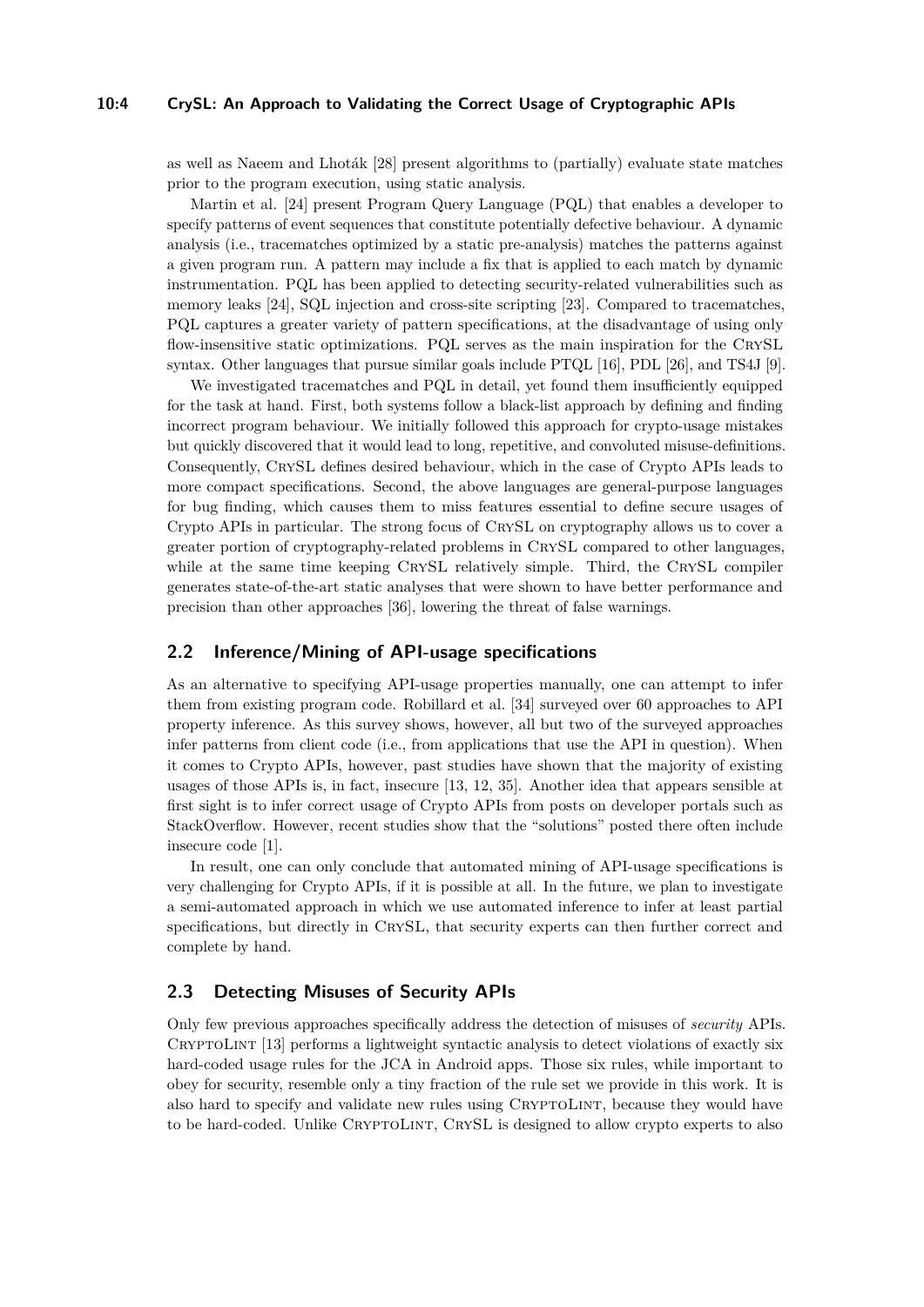```
1 SecretKeyGenerator kG = KeyGenerator.getInstance("AES");<br>2 kG.init(128):
   kG. init (128) ;
3 SecretKey cipherKey = kG . generateKey () ;
4
5 String plaintextMSG = getMessage () ;
6 Cipher ciph = Cipher . getInstance ("AES /GCM ") ;
7 ciph . init ( Cipher . ENCRYPT_MODE , cipherKey ) ;
8 byte [] cipherText = ciph . doFinal ( plaintextMSG . getBytes ("UTF -8") ) ;
```
<span id="page-4-4"></span>**Figure 1** An example illustrating the use of javax.crypto.KeyGenerator to implement data encryption in Java.

express comprehensive and complex rules with ease. In Section [8,](#page-18-0) we extensively compare our tool COGNICRYPT<sub>SAST</sub> to CRYPTOLINT.

Another tool that finds misuses of Crypto APIs is Crypto Misuse Analyzer (CMA) [\[35\]](#page-26-7). Similar to CRYPTOLINT, CMA's rules are hard-coded, and its static analysis is rather basic. Many of CMA's hard-coded rules are also contained in the CrySL rule set that we provide. Unlike COGNICRYPT<sub>SAST</sub>, CMA has been evaluated on a small dataset of only 45 apps.

Chatzikonstantinou et al. [\[12\]](#page-25-2) manually identified misuses of Crypto APIs in 49 apps and then verified their findings using a dynamic checker. All three studies concluded that at least 88% of the studied apps misuse at least one Crypto API.

None of the previous approaches facilitates rule creation by means of a higher-level specification language. Instead, the rules are hard-coded into each tool, making it hard for non-experts in static analysis to extend or alter the rule set, and impossible to share rules among tools. Moreover, such hard-coded rules are quite restricted, causing the tools to have a very low recall (i.e., missing many actual API misuses). CRYSL, on the other hand, due to its Java-like syntax, enables cryptography experts to easily define new rules. The CrySL compiler then automatically transforms those rules into appropriate, highly-precise static-analysis checks. By defining crypto-usage rules in CrySL instead of hard-coding them, one also makes those rules reusable in different contexts.

### **3 An Example of a Secure Usage of Crypto APIs**

Throughout the paper, we will use the code example in Figure [1](#page-4-0) to motivate the language features in CrySL. The code in this figure constitutes an API usage that according to the current state of cryptography research can be considered secure. Lines [1](#page-4-1)[–3](#page-4-2) generate a 128-bit secret key to use with the encryption algorithm AES. Lines [5–](#page-4-3)[7](#page-4-4) use that key to initialize a Java Cipher object that encrypts plaintextMSG. Since AES encrypts plaintext block by block, it must be configured to use one of several *modes of operation*. The mode of operation determines how to encrypt a block based on the encryption of the preceding block(s). Line [6](#page-4-5) configures Cipher to use the Galois/Counter Mode (GCM) of operation [\[25\]](#page-25-8).

Although the code example may look straightforward, a number of subtle alterations to the code would render the encryption non-functional or even insecure. First, both KeyGenerator and Cipher only support a limited choice of encryption algorithms. If the developer passes an unsupported algorithm to either getInstance methods, the respective line will throw a runtime exception. Similarly, the design of the APIs separates the classes for key generation and encryption. Therefore, the developer needs to make sure they pass the same algorithm (here "AES") to the getInstance methods of KeyGenerator and Cipher. If the developer does not configure the algorithms as such, the generated key will not fit the encryption algorithm, and the encryption will fail by throwing a runtime exception. None of the existing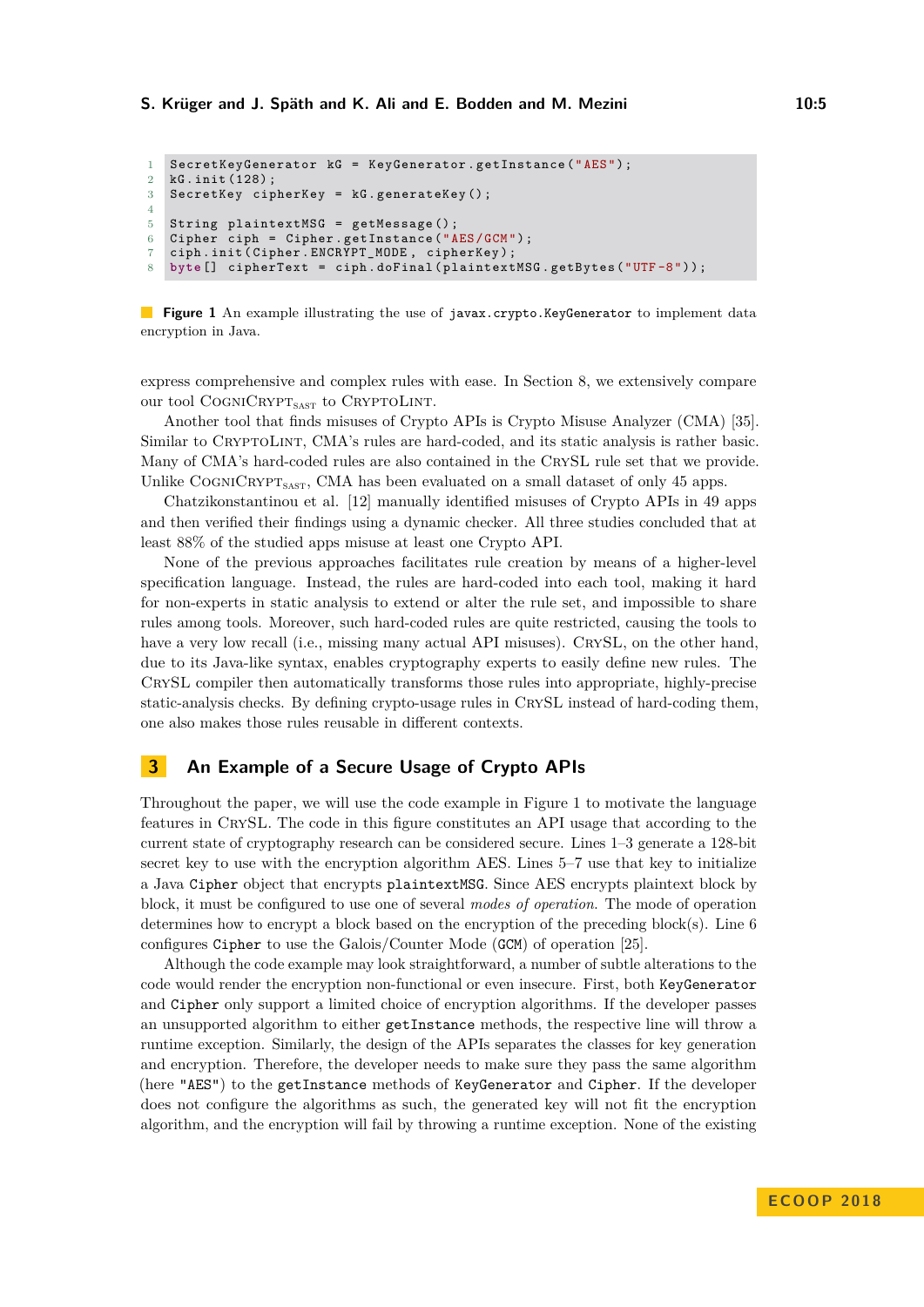<span id="page-5-0"></span> $METHOD :=$ methname(PARAMETERS)  $PARAMETERS :=$ varname **,** PARAMETERS varname  $TYPES :=$ QualifiedClassName **,** TYPES TYPE CONSTANTLIST := constant **,** CONSTANTLIST constant  $AGGREGATE :=$ label | AGGREGATE label **;**  $EVENT :=$ AGGREGATE label **:** METHOD  $label:1} A: B = C(D) - a single event with$ *label A consisting of method C, its parameter D, and return object B*  $PREDICATE :=$ predname(PARAMETERS) predname(PARAMETERS) after EVENT

PREDICATES := PREDICATE **;** PREDICATES

**Figure 2** Basic CRYSL syntax elements.

tools discussed in Section [2.3](#page-3-0) are capable of detecting such functional misuses. Moreover, some supported algorithms are no longer considered secure (e.g., DES or AES/ECB [\[15\]](#page-25-9)). If the developer selects such an algorithm, the program will still run to completion, but the resulting encryption could easily be broken by attackers. To make things worse, the JCA, the most popular API, offers the insecure ECB mode by default (i.e., when developers request only "AES" without specifying a mode of operation explicitly).

To use Crypto APIs properly, developers generally have to take into consideration two dimensions of correctness: (1) the functional correctness that allows the program to run and terminate successfully and (2) the provided security guarantees. Prior empirical studies have shown that developers, for instance by looking for code examples on web portals such as StackOverflow [\[14\]](#page-25-10), frequently succeed in obtaining functionally correct code. However, they often fail to obtain a secure use of Crypto APIs, primarily because most code examples on those web portals provide "solutions" that themselves are insecure [\[14\]](#page-25-10).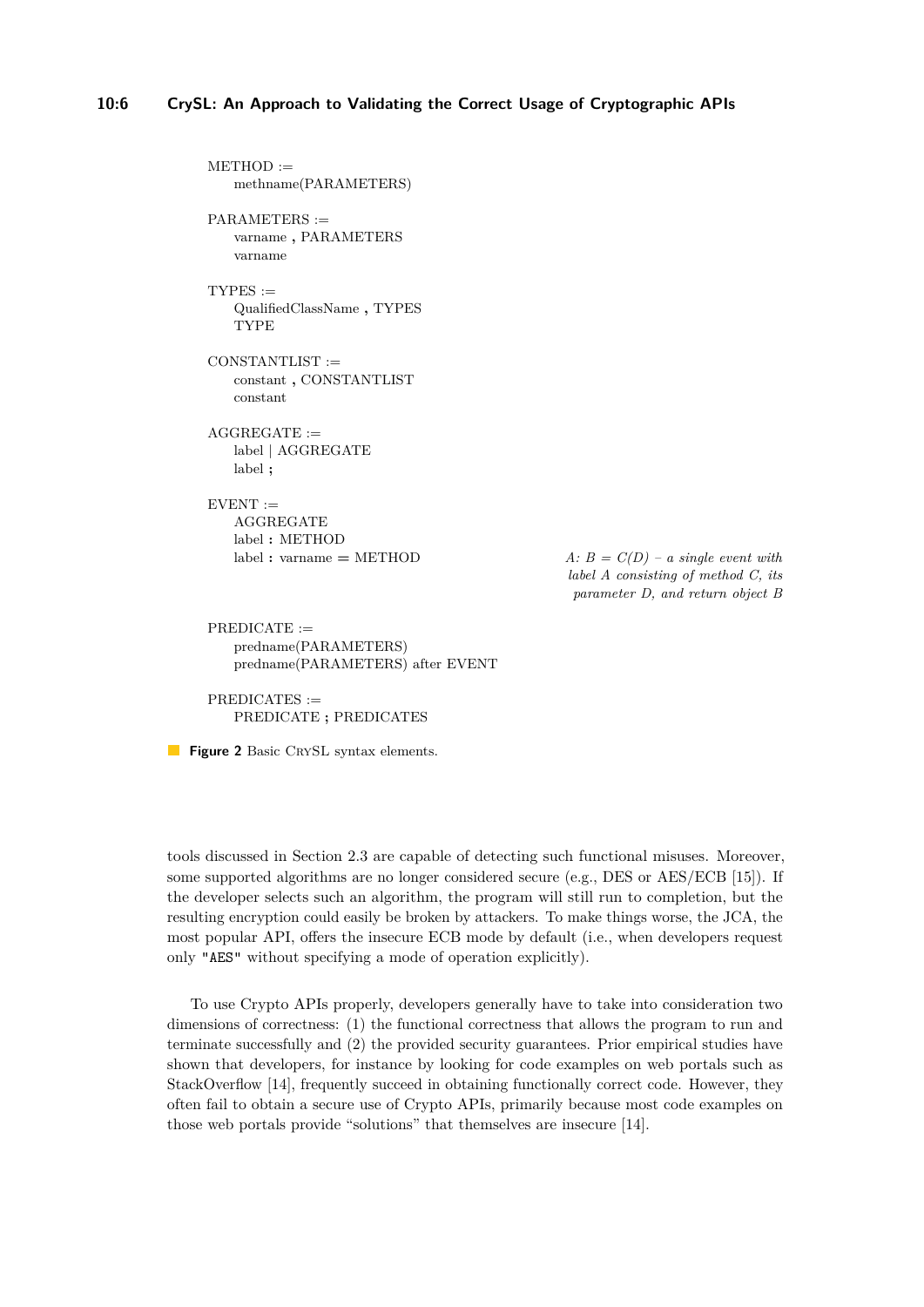### <span id="page-6-0"></span>**SPEC** TYPE;

 $OBJECTS :=$  $OBJECT :=$ 

#### **EVENTS**

 $EVENTS :=$ 

### **FORBIDDEN**

 $FMETHODS :=$  $FMETHOD :=$ 

#### **ORDER**

 $USAGEPATHERN :=$ USAGEPATTERN **,** USAGEPATTERN *A , B – A followed by B* USAGEPATTERN | USAGEPATTERN *A* | *B – A or B* USAGEPATTERN **?** *A? – A is optional* USAGEPATTERN **\*** *A\* – 0 or more As* USAGEPATTERN **+** *A+ – 1 or more As* **(** USAGEPATTERN **)** *(A) – grouping* AGGREGATE

#### **CONSTRAINTS**

 $CONSTRAINTS :=$ CONSTRAINT **;** CONSTRAINTS CONSTRAINT => CONSTRAINT *A* => *B – A implies B* CONSTRAINT  $CONSTRAINT :=$ varname **in {** CONSTANTLIST **}** *A in {1, 2} – A should be 1 or 2*

#### **REQUIRES**

 $REQ$  PREDICATES  $:=$ PREDICATES

### **ENSURES**

ENS\_PREDICATES := PREDICATES

### **NEGATES**

 $NEG$  PREDICATES  $:=$ PREDICATES

OBJECT **;** OBJECTS *A ; B – a list of objects A and B* OBJECT **;** *A – a list of the single object A*

TYPE varname *A B – object B of Java type A*

EVENT **;** EVENTS *A ; B – a list of events A and B* EVENT **;**  $A - a$  list of the single event A

FMETHOD **;** FMETHODS *A ; B – a list of forbidden A and B* FMETHOD **;**  $A - a$  list of the single forbidden method A

methname(TYPES) => label *A(B)* => *C – a forbidden method named A with parameter of Type B and replacement C*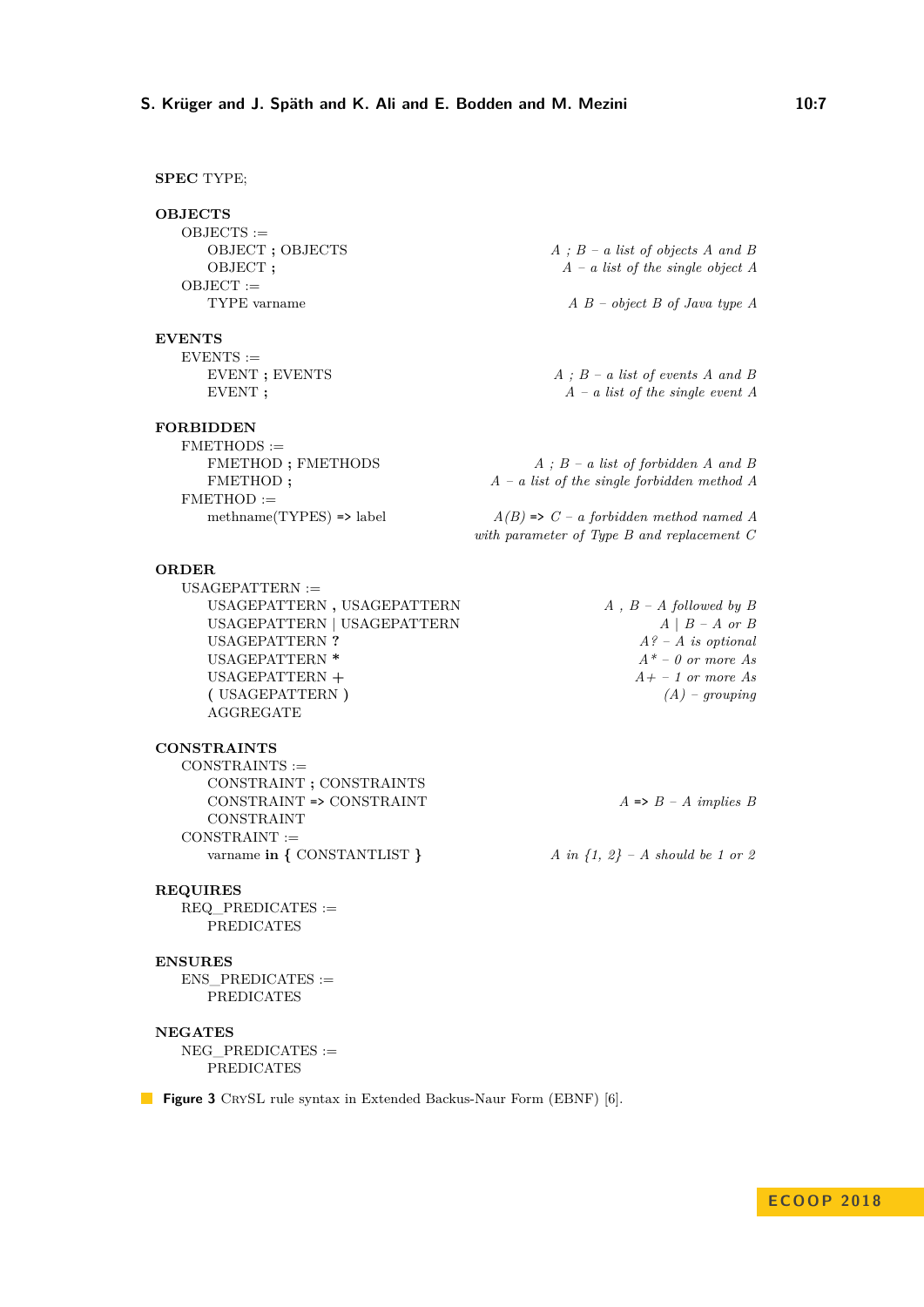# **10:8 CrySL: An Approach to Validating the Correct Usage of Cryptographic APIs**

# <span id="page-7-0"></span>**4 CrySL Syntax**

As we discuss in Section [2.2,](#page-3-1) mining API properties for Crypto APIs is extremely challenging, if possible at all, due to the overwhelming number of misuses one finds in actual applications. Hence, instead of relying on the security of existing usages and examples, we here follow an approach in which cryptography experts define correct API usages manually in a specialpurpose language, CrySL. In this section, we give an overview of the CrySL syntax elements. A formal treatment of the CrySL semantics is presented in Section [5.](#page-11-0) Figure [2](#page-5-0) presents the basic syntactic elements of CrySL, and Figure [3](#page-6-0) presents the full syntax for CrySL rules. Figure [4](#page-9-0) shows an abbreviated CRYSL rule for javax.crypto.KeyGenerator.

### **4.1 Design Decisions Behind CrySL**

We designed CRYSL specifically with crypto experts in mind, and in fact with the help of crypto experts. This work was carried out in the context of a large collaborative research center than involves more than a dozen research groups involved in cryptography research. As a result of the domain research conducted within this center, we made the following design decisions when designing CRYSL.

- **White listing.** During our domain analysis, we observed that, for the given Crypto APIs, there are many ways they can be misused, but only a few that correspond to correct and secure usages. To obtain concise usage specifications, we decided to design CrySL to use white listing in most places (i.e., defining secure uses explicitly, while implicitly assuming all deviations from this norm to be insecure).
- **Typestate and data flow.** When reviewing potential misuses, we observed that many of them are related to data flows and typestate properties [\[38\]](#page-26-8). Such misuses occur because developers call the wrong methods on the API objects at hand, call them in an incorrect order or miss to call the methods entirely. Data-flow properties are important when reasoning about how certain data is being used (e.g., passwords, keys or seed material).
- **String and integer constraints.** In the crypto domain, string and integer parameters are ubiquitously used to select or parametrize specific cryptography algorithms. Strings are widely used, because they are easily recognizable, configurable, and exchangeable. However, specifying an incorrect string parameter may result in the selection of an insecure algorithm or algorithm combination. Many APIs also use strings for user credentials. Those credentials, passwords in particular, should not be hard-coded into the program's bytecode. A precise specification of correct crypto uses must therefore comprise constraints over string and integer parameters.
- **Tool-independent semantics.** We equipped CRYSL with a tool-independent semantics (to be presented in Section [5\)](#page-11-0). In the future, those semantics will enable us and others to build other or more effective tools for working with CrySL. For instance, in addition to the static analysis the CrySL compiler derives from the semantics within this paper, we are currently working on a dynamic checker to identify and mitigate CrySL violations at runtime.

Our desire to allow crypto experts to easily express secure crypto uses also precludes us from using existing generic definition languages such as Datalog. Such languages, or minor extensions thereof, might have sufficient expressive power. However, following discussions with crypto developers, we had to acknowledge that they are often unfamiliar with those languages' concepts. CRYSL thus deliberately only includes concepts familiar to those developers, hence supporting an easy understanding. We next explain the elements that a typical CRYSL rule comprises.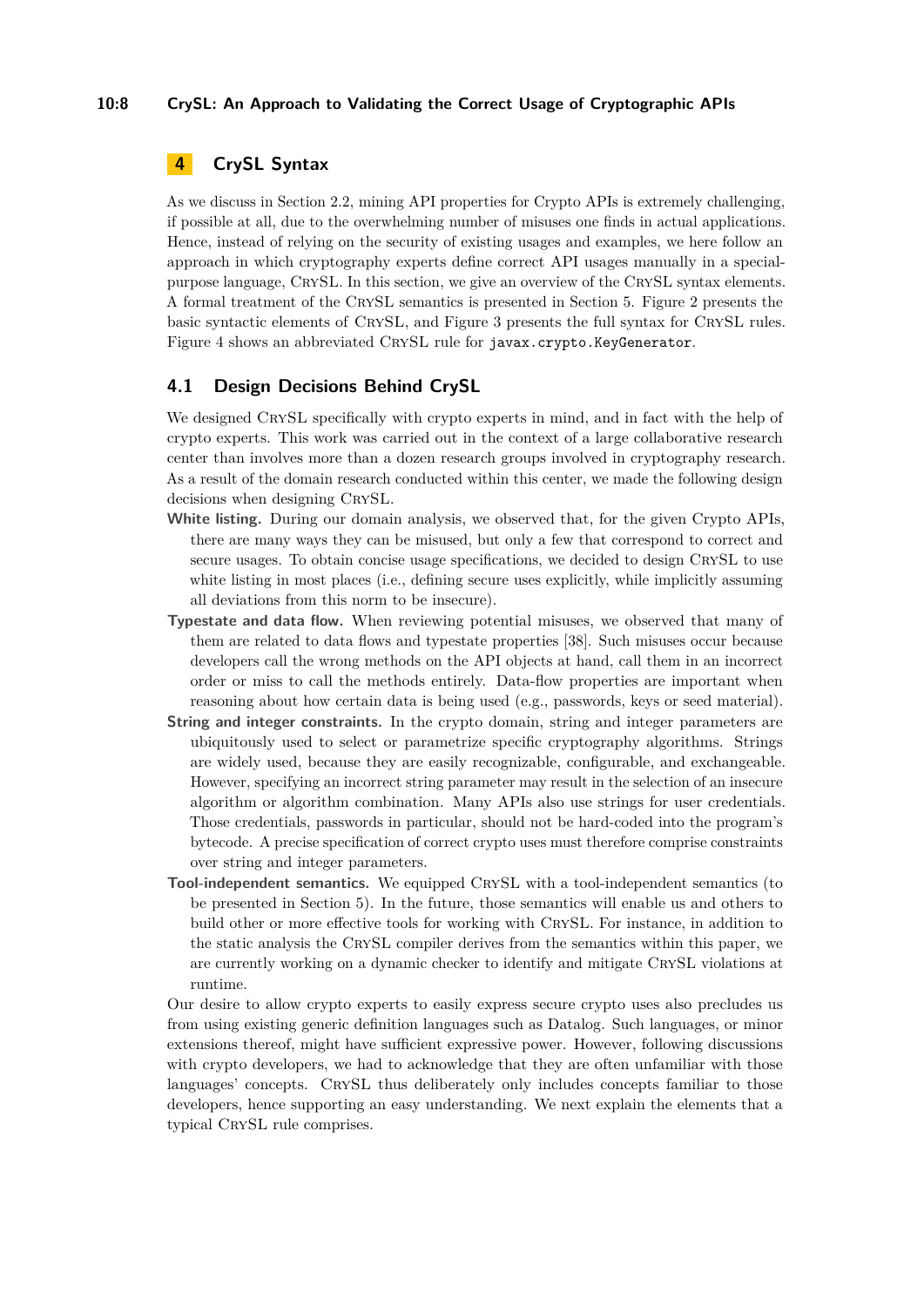# **4.2 Mandatory Sections in a CrySL Rule**

To provide simple and reusable constructs, a CrySL rule is defined on the level of individual classes. Therefore, the rule starts off by stating the class that it is defined for.

In Figure [4,](#page-9-0) the **OBJECTS** section defines three objects<sup>[1](#page-8-0)</sup> to be used in later sections of the rule (e.g., the object algorithm of type String). These objects are typically used as parameters or return values in the **EVENTS** section.

The **EVENTS** section defines all methods that may contribute to the successful use of a KeyGenerator object, including two *method event patterns* (Lines [17–](#page-9-1)[18\)](#page-9-2). The first pattern matches calls to getInstance(String algorithm), but the second pattern actually matches calls to two overloaded getInstance methods:

getInstance(String algorithm, Provider provider)

getInstance(String algorithm, String provider)

The first parameter of all three methods is a String object whose value states the algorithm that the key should be generated for. This parameter is represented by the previously defined algorithm object. Two of the getInstance methods are overloaded with two parameters. Since we do not need to specify the second parameter in either method, we substitute it with an underscore that serves as a placeholder in one combined pattern definition (Line [18\)](#page-9-2). This concept of method event patterns is similar to pointcuts in aspect-oriented programming languages such as AspectJ [\[19\]](#page-25-11). For CrySL, we resort to a more lightweight and restricted syntax as we found full-fledged pointcuts to be unnecessarily complex. Subsequently, the rule defines patterns for the various init methods that set the proper parameter values (e.g., keysize) and a generateKey method that completes the key generation and returns the generated key.

Line [30](#page-9-3) defines a usage pattern for KeyGenerator using the keyword **ORDER**. The usage pattern is a regular expression of method event patterns that are defined in **EVENTS**. Although each method pattern defines a label to simplify referencing related events (e.g., g1, i2, and GenKey), it is tedious and error-prone to require listing all those labels again in the **ORDER** section. Therefore, CrySL allows defining *aggregates*. An aggregate represents a disjunction of multiple patterns by means of their labels. Line [19](#page-9-4) defines an aggregate GetInstance that groups the two getInstance patterns. Using aggregates, the usage pattern for KeyGenerator reads: there must be exactly one call to one of the getInstance methods, optionally followed by a call to one of the init methods, and finally a call to generateKey.

Following the keyword **CONSTRAINTS**, Lines [33–](#page-9-5)[35](#page-9-6) define the constraints for objects defined under **OBJECTS** and used as parameters or return values in the **EVENTS** section. In the abbreviated CrySL rule in Figure [4,](#page-9-0) the first constraint limits the value of algorithm to "AES" or "Blowfish". For each algorithm, there is one constraint that restricts the possible values of keysize.

The **ENSURES** section is the final mandatory construct in a CrySL rule. It allows CrySL to support rely/guarantee reasoning. The section specifies predicates to govern interactions between different classes. For example, a Cipher object uses a key obtained from a KeyGenerator. The **ENSURES** section specifies what a class guarantees, presuming that the object is used properly. For example, the KeyGenerator CRYSL rule in Figure [4](#page-9-0) ends with the definition of a *predicate* generated Key with the generated key object and its corresponding algorithm as parameters. This predicate may be *required* (i.e., relied on) by the rule for Cipher or other classes that make use of such a key through the optional element of the **REQUIRES** block as illustrated in Figure [5.](#page-10-0)

<span id="page-8-0"></span><sup>&</sup>lt;sup>1</sup> As the example shows, in CRYSL, **OBJECTS** also comprise primitive values.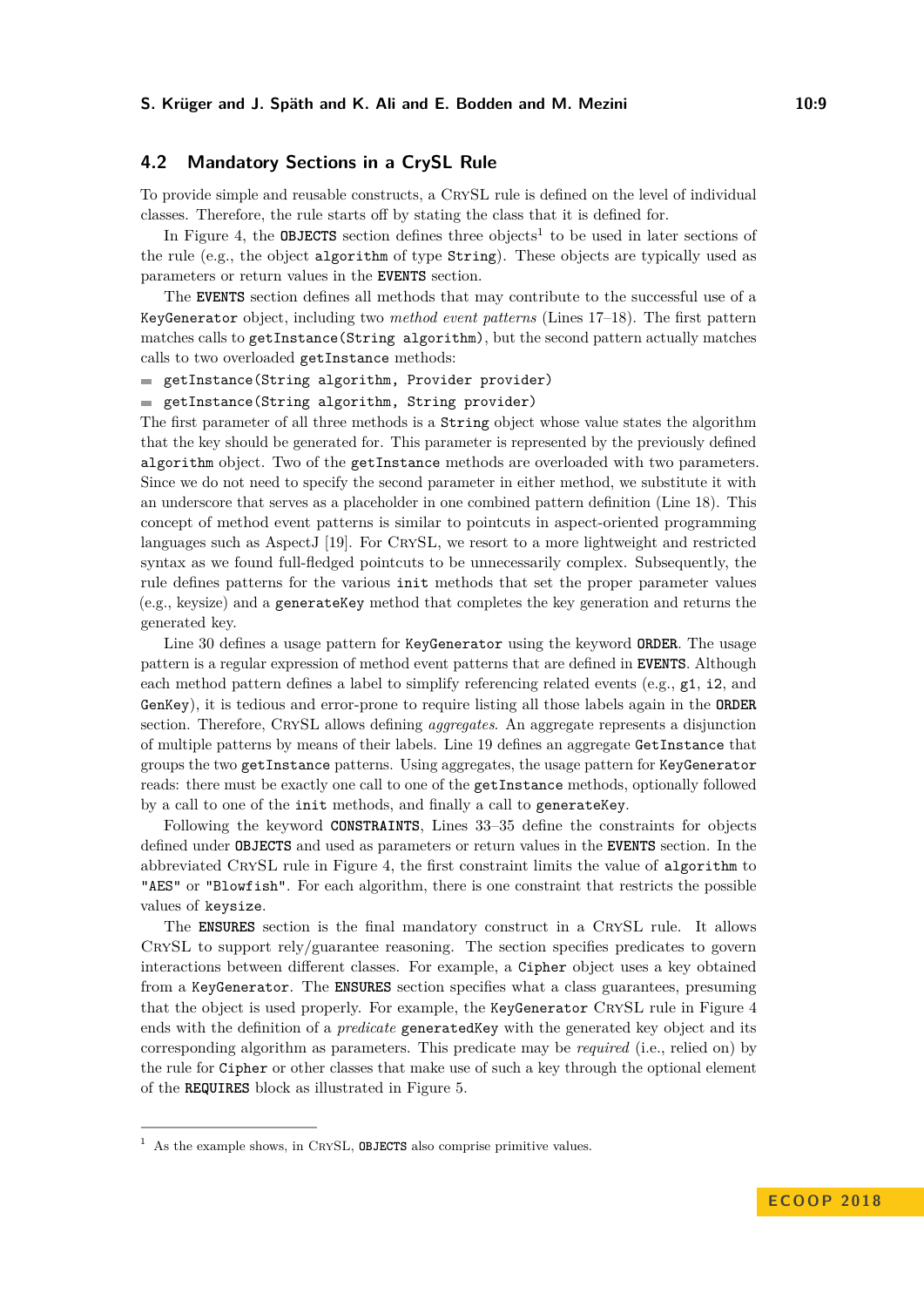```
9 SPEC javax . crypto . KeyGenerator
10
11 OBJECTS
12 java.lang. String algorithm;
13 int keySize ;
14 javax . crypto . SecretKey key ;
15
16 EVENTS
17 g1: getInstance (algorithm);
18 g2: getInstance(algorithm, _);
19 GetInstance := g1 | g2;
20
21 i1: init (keySize);
22 i2: init (\text{keySize}, _);<br>
23 i3: init ():
     i3: \text{init}(\_);<br>i4: \text{init}(\_);24 i4: init(_{-}, _{-});
25 Init := i1 | i2 | i3 | i4 ;
26
27 GenKey: key = generateKey();
28
29 ORDER
30 GetInstance, Init?, GenKey
31
32 CONSTRAINTS
33 algorithm in {"AES", " Blowfish "};
34 algorithm in {"AES"} = > keySize in {128 , 192 , 256};
35 algorithm in {\texttt{'}} Blowfish"} => keySize in \{128, 192, 256, 320, 384,448};
36
37 ENSURES
38 generatedKey [ key , algorithm ];
```
<span id="page-9-6"></span><span id="page-9-5"></span><span id="page-9-3"></span>**Figure 4** CRYSL rule for using javax.crypto.KeyGenerator.

To obtain the required expressiveness, we have further enriched CrySL with some simple built-in auxiliary functions. For example, in Figure [5,](#page-10-0) the function alg extracts the encryption algorithm from transformation (Line [55\)](#page-10-1). This function is necessary, because generatedKey expects only the encryption algorithm as its second parameter, but transformation optionally specifies also the mode of operation and padding scheme (e.g., Line [6](#page-4-5) in Figure [1\)](#page-4-0). For instance, alg would extract "AES" from "AES/GCM" or from "AES/CBC/PKCS5Padding". Table Table [1](#page-10-2) lists all of these functions. Note the last two functions callTo and noCallTo may seem redundant to the **ORDER** and **FORBIDDEN** (see Section [4.3\)](#page-9-7) sections because they appear to fulfil the same purpose of requiring or forbidding certain method calls. However, these two functions go beyond that because they allow for the specification of conditional forbidden and required methods.

# <span id="page-9-7"></span>**4.3 Optional Sections in a CrySL Rule**

A CrySL rule may contain optional sections that we showcase through the CrySL rule for PBEKeySpec. In Figure [6,](#page-11-1) the **FORBIDDEN** section specifies methods that must *not* be called, because calling them is always insecure. PBEKeySpec derives cryptographic keys from a user-given password. For security reasons, it is recommended to use a cryptographic salt for this operation. However, the constructor PBEKeySpec(char[] password) does not allow for a salt to be passed, and the implementation in the default provider does not generate one. Therefore, this constructor should not be called, and any call to it should be flagged. Consequently, the CrySL rule for PBEKeySpec lists it in the **FORBIDDEN** section (Line [72\)](#page-11-2). In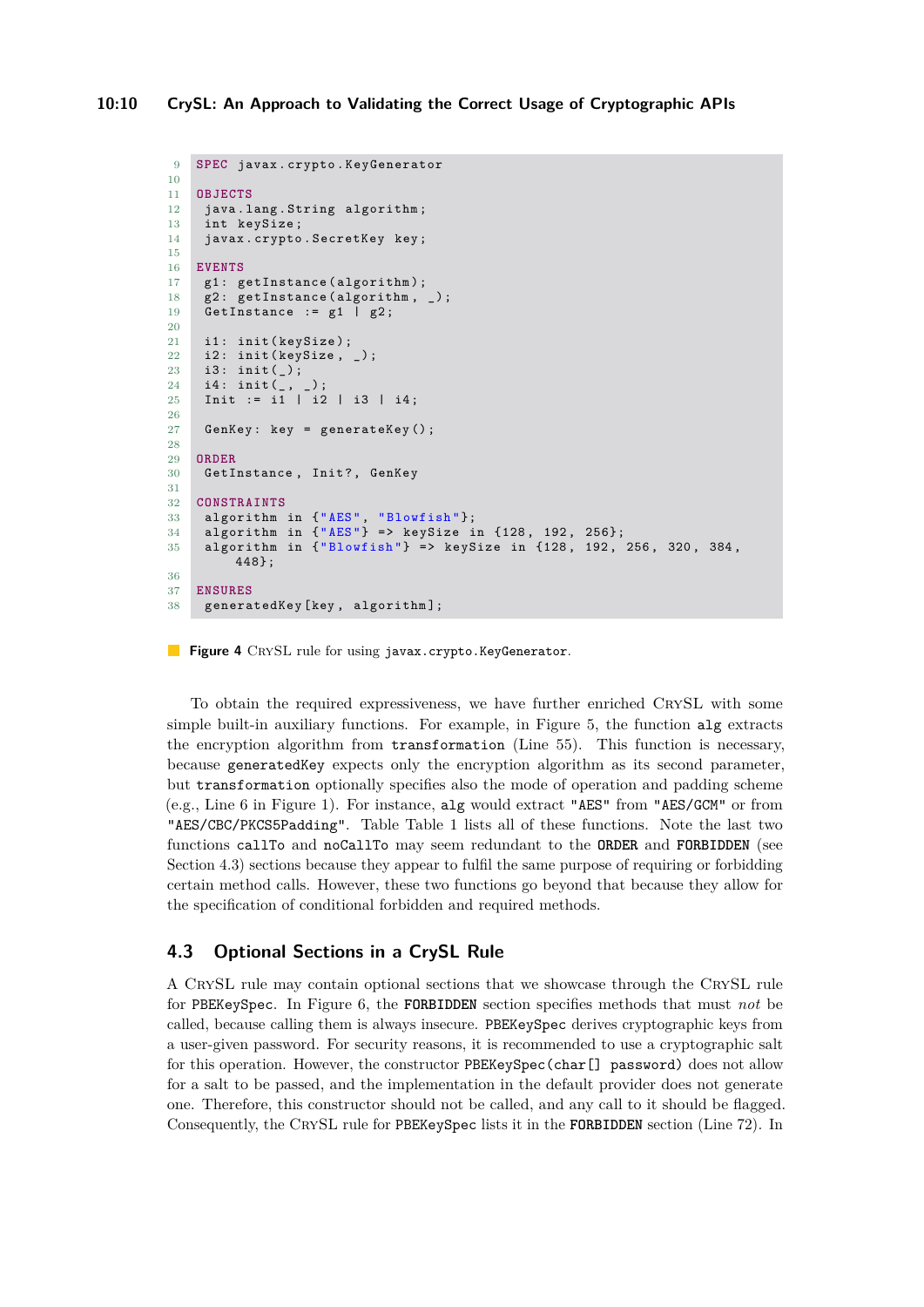```
39 SPEC javax . crypto . Cipher
40
41 OBJECTS
42 int encmode ;
43 java . security . Key key ;
44 java. lang. String transformation;<br>4545 ...
46
47 EVENTS
48 g1: getInstance (transformation);
4950 i1: init (encmode, key);
51
52 ...
53
54 REQUIRES
    generatedKey [key, alg (transformation)];
56
57 ENSURES
58 encrypted [ cipherText , plainText ];
```
<span id="page-10-1"></span>**Figure 5** CRYSL rule for using javax.crypto.Cipher.

<span id="page-10-2"></span>**Table 1** Helper Functions in CRYSL.

| Function                                   | Purpose                            |  |
|--------------------------------------------|------------------------------------|--|
| alg(transformation)                        | Extract algorithm/mode/padding     |  |
| mode(transformation)                       | from transformation parameter      |  |
| padding( <i>transformation</i> )           | of Cipher.getInstance call.        |  |
| length(object)                             | Retrieve length of <i>object</i>   |  |
| nevertypeof( <i>object</i> , <i>type</i> ) | Forbid <i>object</i> to be of type |  |
| callTo(method)                             | Require call to <i>method</i>      |  |
| noCallTo(method)                           | Forbid call to <i>method</i>       |  |

the case of PBEKeySpec, there is an alternative secure constructor (Line [68\)](#page-11-3). CrySL allows one to specify an alternative method event pattern using the arrow notation shown in Line [72.](#page-11-2) With **FORBIDDEN** events, CRYSL's language design deviates a bit from its usual white-listing approach. We made this choice deliberately to keep specifications concise. Without explicit **FORBIDDEN** events, one would have to simulate their effect by explicitly listing all events defined on a given type except the one that ought to be forbidden. This would significantly increase the size of CrySL specifications.

In general, predicates are generated for a particular usage whenever it does not use any **FORBIDDEN** events, its regular **EVENTS** follow the usage pattern defined in the **ORDER** section, and if the usage fulfils all constraints in the **CONSTRAINTS** section of its corresponding rule. PBEKeySpec, however, deviates from that standard. The class contains a constructor that receives a user-given password, but the method clearPassword deletes that password later, making it no longer accessible to other objects that might use the key-spec. Consequently, a PBEKeySpec object fulfils its role after calling the constructor but only until clearPassword is called.

To model this usage precisely, CrySL allows one to specify a method-event pattern using the keyword **after** (Line [80\)](#page-11-4). If the respective method is called, a predicate is generated. Furthermore, CrySL supports invalidating an existing predicate in the **NEGATES** section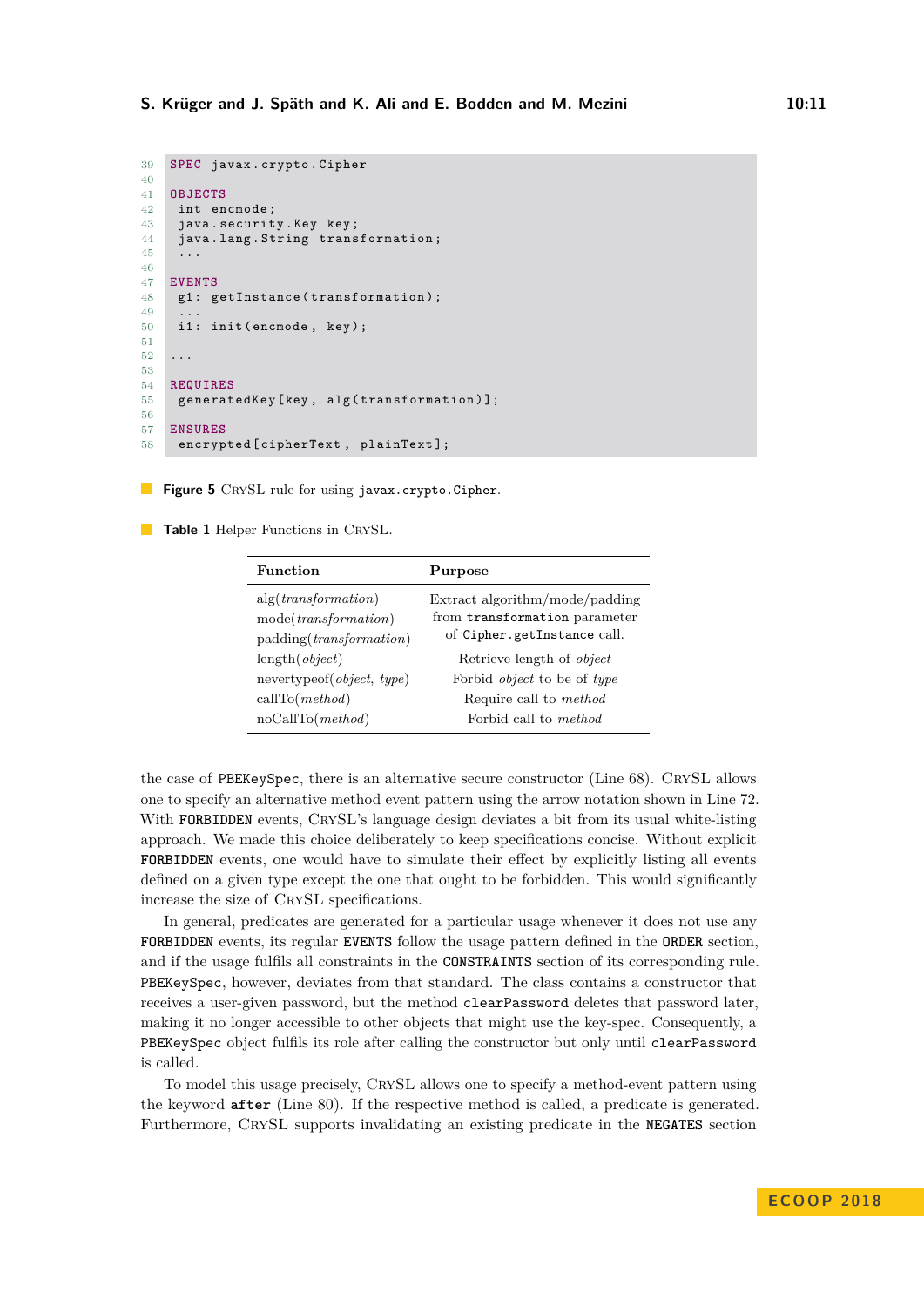```
59 SPEC javax . crypto . spec . PBEKeySpec
60
61 OBJECTS
62 char [] pw ;
63 byte [] salt;
64 int it ;
65 int keylength ;
66
67 EVENTS
68 create: PBEKeySpec (pw, salt, it, keylength);
69 clear: clearPassword();
70
71 FORBIDDEN
72 PBEKeySpec (char []) => create;<br>73 PBEKeySpec (char [], byte [], int)
     PBEKeySpec (char [], byte [], int) => create;
74
75 ORDER
76 create , clear
77
78
79 ENSURES
80 keyspec [this, keylength] after create;
81
82 NEGATES
83 keyspec [this, _];
```
<span id="page-11-6"></span><span id="page-11-5"></span><span id="page-11-4"></span>**Figure 6** CRYSL rule for javax.crypto.spec.PBEKeySpec.

(Line [83\)](#page-11-5). The last call to be made on a PBEKeySpec object is the call to clearPassword (Line [76\)](#page-11-6). Additionally, the rule lists the predicate keySpec[this,\_] within the **NEGATES** block. Semantically, the negation of the predicates means the following. A final event in the **ORDER** pattern, in this case a call to clearPassword, invalidates the previously generated keyspec predicate(s) for this. Section [5.2.2](#page-14-0) presents the formal semantics of predicates.

# <span id="page-11-0"></span>**5 CrySL Formal Semantics**

# **5.1 Basic Definitions**

A CrySL rule consists of several sections. The **OBJECTS** section comprises a set of typed variable declarations  $\nabla$ . In the syntax in Figure [3,](#page-6-0) each declaration  $v \in \nabla$  is represented by the syntax element TYPE varname. M is the set of all resolved method signatures, where each signature includes the method name and argument types. The **EVENTS** section contains elements of the form  $(m, v)$ , where  $m \in \mathbb{M}$  and  $v \in \mathbb{V}^*$ . We denote the set of all methods referenced in **EVENTS** by *M*. The **FORBIDDEN** section lists a set of methods from M denoted by their signatures; forbidden events cannot bind any variables. The **ORDER** section specifies the usage pattern in terms of a regular expression of labels or aggregates that are in *M*, i.e., over the defined **EVENTS**. We express this regular expression formally by the equivalent non-deterministic finite automaton  $(Q, M, \delta, q_0, F)$  over the alphabet *M*, where *Q* is a set of states,  $q_0$  is its initial state, *F* is the set of accepting states, and  $\delta: Q \times M \to \mathcal{P}(Q)$  is the state transition function.

The **CONSTRAINTS** section is a subset of  $\mathbb{C} := (\mathbb{V} \to \mathcal{O} \cup \mathcal{V}) \to \mathbb{B}$  (i.e., each constraint is a boolean function), where the argument is itself a function that maps variable names in  $V$  to objects in  $\mathcal O$  or values with primitive types in  $\mathcal V$ .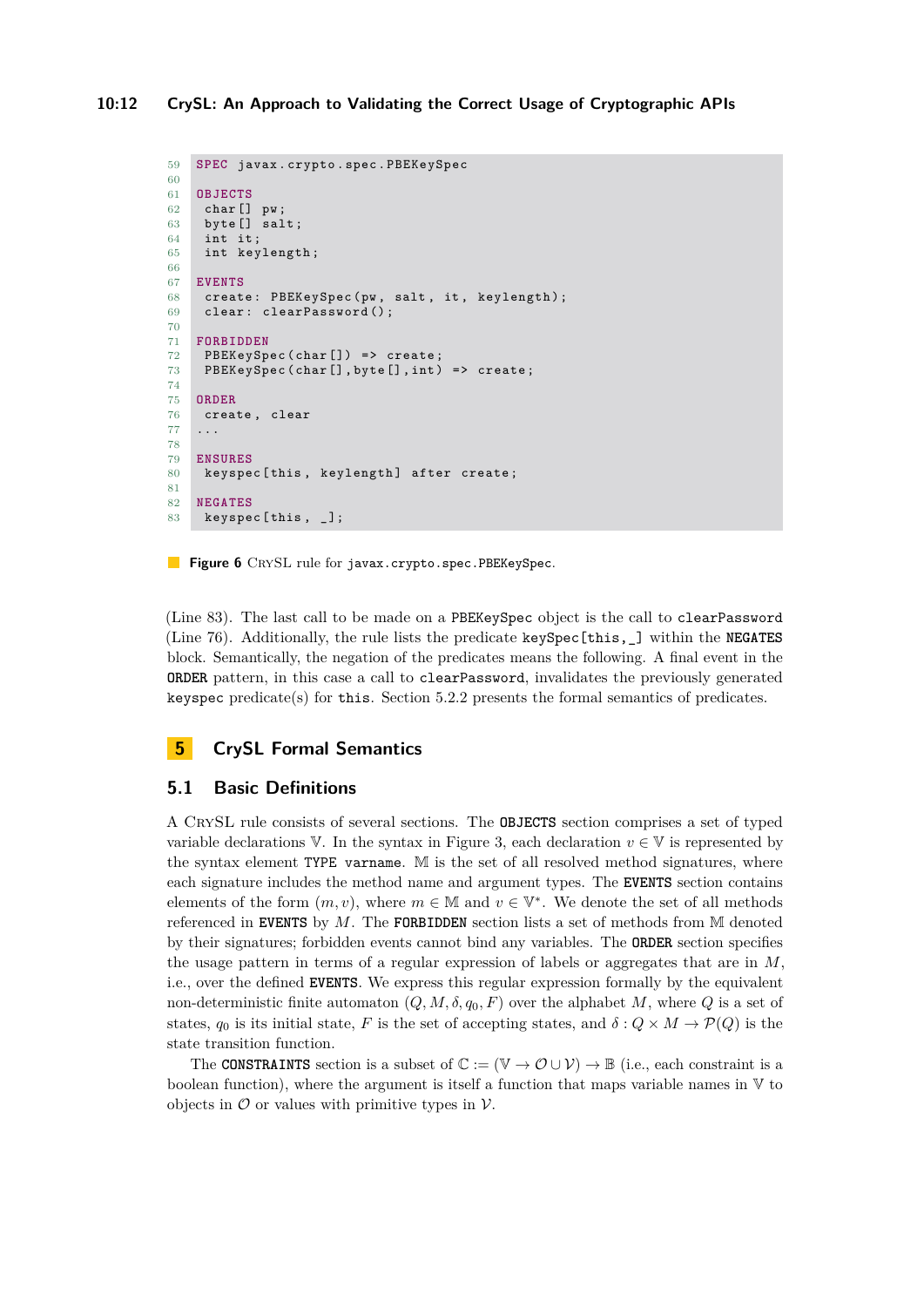A CRYSL rule is a tuple  $(T, \mathcal{F}, \mathcal{A}, \mathcal{C})$ , where *T* is the reference type specified by the **SPEC** keyword,  $\mathcal{F} \subseteq \mathbb{M}$  is the set of forbidden events,  $\mathcal{A} = (Q, M, \delta, q_0, F) \in \mathbb{A}$  is the automaton induced by the regular expression of the **ORDER** section, and  $C \subset \mathbb{C}$  is the set of **CONSTRAINTS** that the rule lists. We refer to the set of all CRYSL rules as SPEC.

Our formal definition of a CrySL rule does not contain the sections **REQUIRES**, **ENSURES**, and **NEGATES**. Those sections reason about the interaction of predicates, whose formal treatment we discuss in Section [5.2.2.](#page-14-0)

### **5.2 Runtime Semantics**

Each CrySL rule encodes usage constraints to be validated for all runtime objects of the reference type  $T$  stated in its **SPEC** section. We define the semantics of a CRYSL rule in terms of an evaluation over a runtime program trace that records all relevant runtime objects and values, as well as all events specified within the rule.

**Definition 1** (Event). Let  $\mathcal{O}$  be the set of all runtime objects and  $\mathcal{V}$  the set of all primitivetyped runtime values. An *event* is a tuple  $(m, e) \in \mathbb{E}$  of a method signature  $m \in \mathbb{M}$  and an *environment*  $e$  (i.e., a mapping  $\mathbb{V} \to \mathcal{O} \cup \mathcal{V}$  of the parameter variable names to concrete runtime objects and values). If the environment *e* holds a concrete object for the this value, then it is called the event's *base object*.

**Definition 2** (Runtime Trace). A *runtime trace*  $\tau \in \mathbb{E}^*$  is a finite sequence of events *τ*<sup>0</sup> *. . . τn*.

**► Definition 3** (Object Trace). For any  $\tau \in \mathbb{E}^*$ , a subsequence  $\tau_{i_1}...\tau_{i_n}$  is called an *object trace* if  $i_1 < \ldots < i_n$  and all base objects of  $\tau_{i_j}$  are identical.

Lines [1–](#page-4-1)[2](#page-4-6) in Figure [1](#page-4-0) result in an object trace that has two events:

$$
(m_0, \{algorithm \mapsto \texttt{"AES", this} \mapsto o_{kg}\})
$$

 $(m_1, \{algorithm \mapsto \texttt{"AES"}$ ,  $keySize \mapsto 128$ , this  $\mapsto o_{kq}\})$ 

where  $m_0$  and  $m_1$  are the signatures of the getInstance and init methods of the KeyGenerator class. For static factory methods such as getInstance, we assume that this is bound to the returned object. We use  $o_{kg}$  to denote that the object  $\circ$  is bound to the variable kG at runtime.

The decision whether a runtime trace  $\tau$  satisfies a set of CRYSL rules involves two steps. In the first step, individual object traces are evaluated independently of one another. Yet, different runtime objects may still interact with each other. CRYSL rules capture this interaction by means of rely/guarantee reasoning, implemented through predicates that a rule ensures on a runtime object. These interactions between different objects are checked against the specification in a second step by considering the predicates they require and ensure. We first discuss individual object traces in more detail.

### **5.2.1 Individual Object Traces**

The sections **FORBIDDEN**, **ORDER** and **CONSTRAINTS** are evaluated on individual object traces. Figure [7](#page-13-0) defines the function  $sat^o$  that is true if and only if a given trace  $\tau^o$  for a runtime object *o* satisfies its CrySL rule. This definition of *sat<sup>o</sup>* ignores interactions with other object traces. We will discuss later how such interactions are resolved. In the following, we assume the trace  $\tau^o = \tau_0^o, ..., \tau_n^o$ , where  $\tau_i^o = (m_i^o, e_i^o)$ . To illustrate the computation, we will also refer to our example from Figure [1](#page-4-0) and the involved rules of KeyGenerator (Figure [4\)](#page-9-0) and Cipher (Figure [5\)](#page-10-0). The function *sat<sup>o</sup>* is composed of three sub-functions: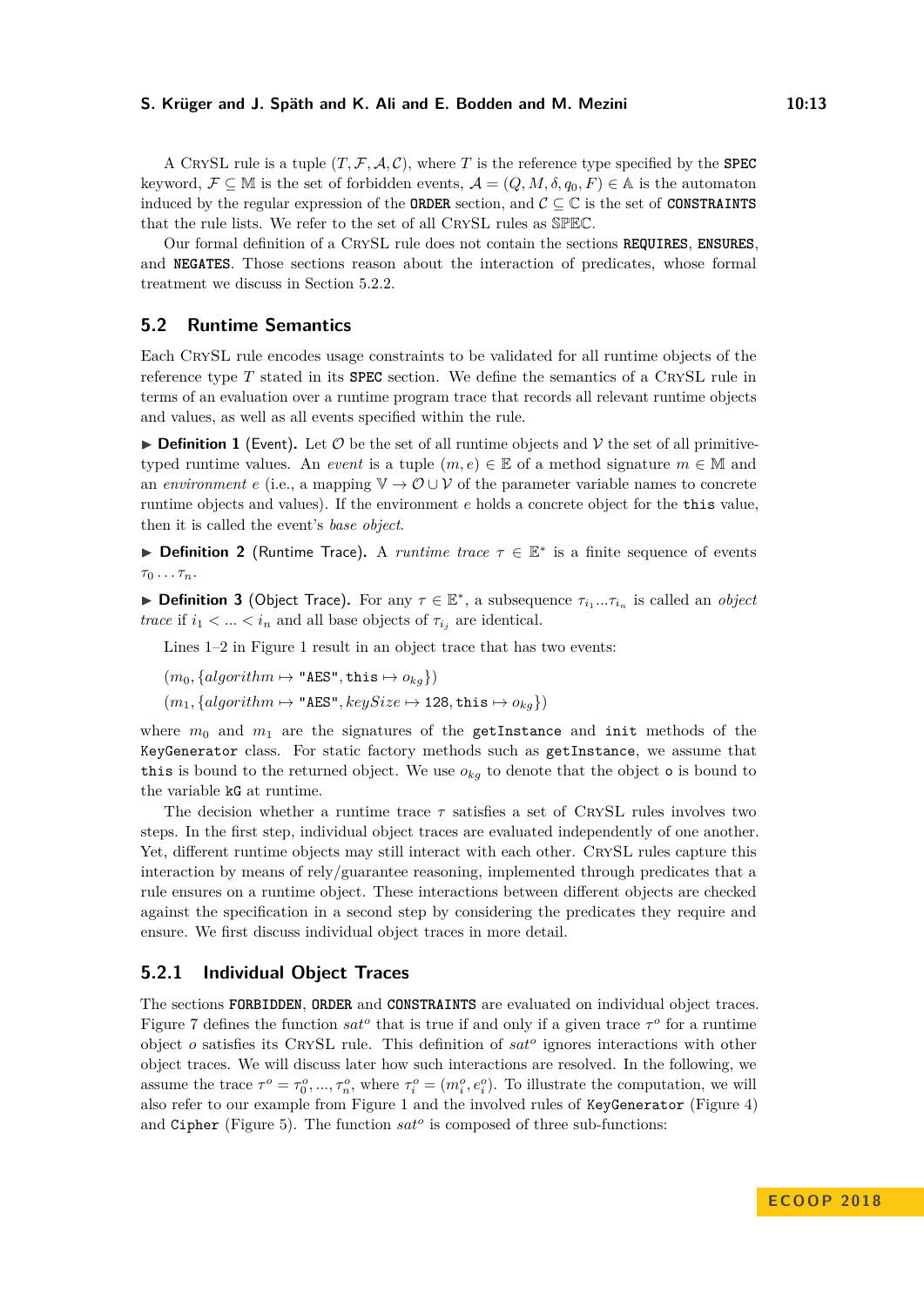<span id="page-13-0"></span>
$$
\begin{aligned} sat^o\colon\mathbb{E}^* \times \text{SPEC} &\rightarrow \mathbb{B} \\ \left[\tau^o,(T^o,\mathcal{F}^o,\mathcal{A}^o,\mathcal{C}^o)\right] &\rightarrow sat^o_F(\tau^o,\mathcal{F}^o) \;\wedge \\ sat^o_{\mathbb{A}}(\tau^o,\mathcal{A}^o) \;\wedge \\ sat^o_{\mathbb{C}}(\tau^o,\mathcal{C}^o) \end{aligned}
$$

<span id="page-13-1"></span>**Figure 7** The function *sat<sup>o</sup>* verifies an individual object trace for the object *o*.



**Figure 8** The state machine for the CRYSL rule in Figure [4](#page-9-0) (without an implicit error state).

# $5.2.1.1$  Forbidden Events  $(sat_F^o)$

Given a trace  $\tau^o$  and a set of forbidden events  $\mathcal{F}$ ,  $sat^o$  ensures that none of the trace events is forbidden.

$$
sat_F^o(\tau^o,\mathcal{F}^o):=\bigwedge_{i=0...n}m_i^o\notin\mathcal{F}^o
$$

The CrySL rule for KeyGenerator does not list any forbidden methods. Hence, *sat<sup>o</sup>* trivially evaluates to true for object kG in Figure [1.](#page-4-0)

# $5.2.1.2$  Order Errors  $(sat_{\mathbb{A}}^o)$

The second function checks that the trace object is used in compliance with the specified usage pattern (i.e., all methods in the rule are invoked in no other than the specified order). Formally, the sequence of method signatures of the object trace  $m^o := m_0^o, \ldots, m_n^o$  (i.e., the projection onto the method signatures) must be an element of the language  $\mathcal{L}(\mathcal{A}^o)$  that the automaton  $\mathcal{A}^o = (Q, M, \delta, q_0, F)$  of the **ORDER** section induces. By definition of language containment, after the last observed signature of the trace  $m_n^o$ , the corresponding state of the automaton must be an accepting state  $s \in F$ . This definition ignores any variable bindings. They are evaluated in the second step.

$$
sat^o_{\mathbb{A}}(\tau^o,\mathcal{A}^o):=m^o\in\mathcal{L}(\mathcal{A}^o)
$$

Figure [8](#page-13-1) displays the automaton created for KeyGenerator using the aggregate names as labels. State  $\theta$  is the initial state, and state  $\theta$  is the only accepting state. Following the code in Figure [1](#page-4-0) for the object  $kG$  of type KeyGenerator, the automaton transitions from state  $\theta$ to *1* at the call to getInstance (Line [1\)](#page-4-1). With the calls to init (Line [2\)](#page-4-6) and generateKey (Line [3\)](#page-4-2), the automaton first moves to state *2* and finally to state *3*. Therefore, function  $sat^o_{\mathbb{A}}$  evaluates to true for this example.

# **5.2.1.3** Constraints  $(sat^o_{\mathbb{C}})$

The validity check of the constraints ensures that all constraints of  $\mathcal C$  are satisfied. This check requires the sequence of environments  $(e_0^o, ..., e_n^o)$  of the trace  $\tau^o$ . All objects that are bound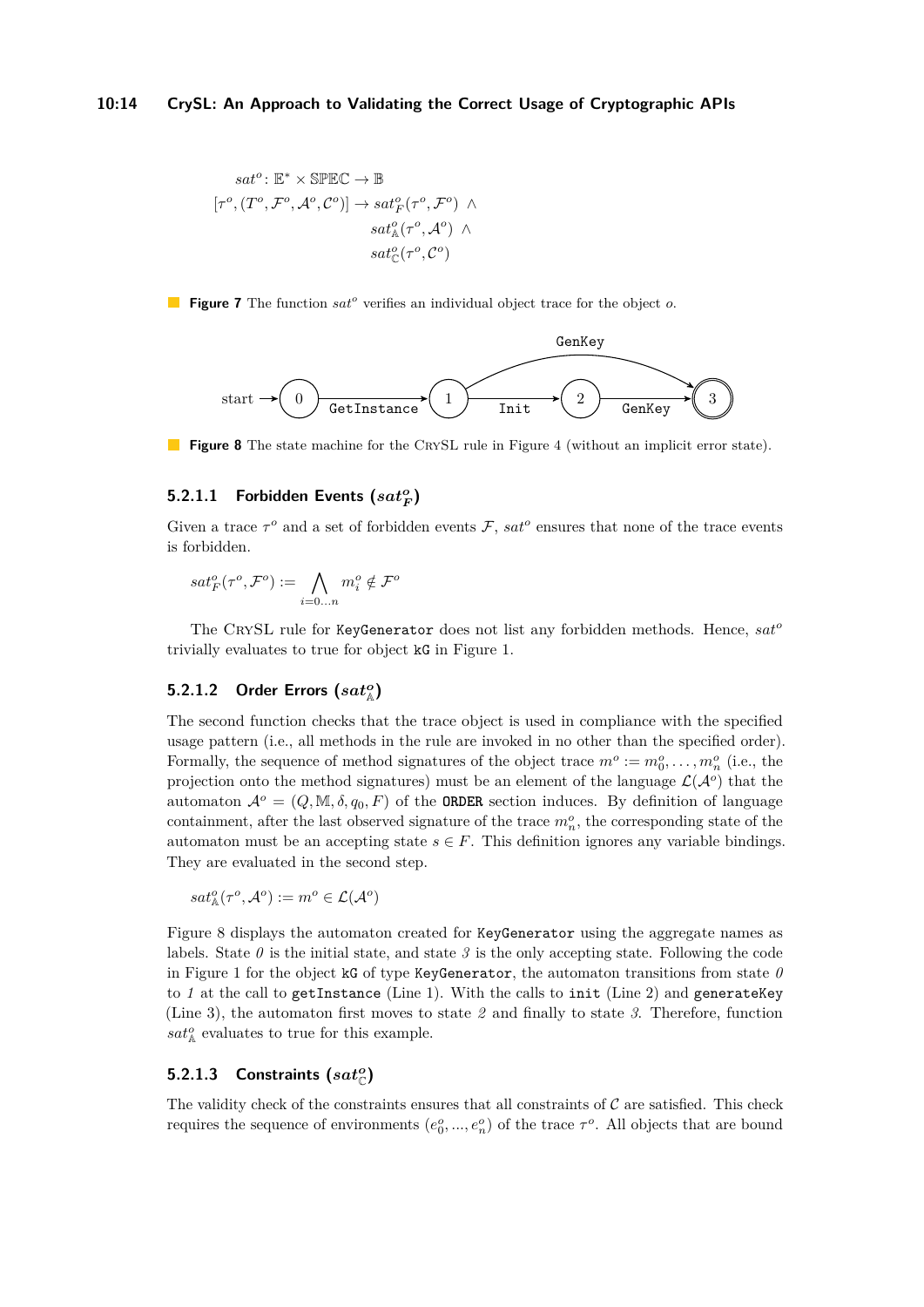to the variables along the trace must satisfy the constraints of the rule.

$$
sat^o_{\mathbb{C}}(\tau^o,\mathcal{C}^o):=\bigwedge_{c\in\mathcal{C}^o,i=0...n}c(e^o_i)
$$

To compute  $sat^o_{\mathbb{C}}$  for the KeyGenerator object kG at the call to getInstance in Line [1,](#page-4-1) only the first constraint has to be checked. This is because the corresponding environment  $e_1^o$  $e_1^o$  $e_1^o$ holds a value only for **algorithm**, and the other two constraints reference other variable names. The evaluation function *c* returns true if algorithm assumes either "AES" or "Blowfish" as its value, which is the case in Figure [1.](#page-4-0) The computation of  $sat_{\mathbb{C}}^{o}$  for Lines [2](#page-4-6)[–3](#page-4-2) works similarly.

### <span id="page-14-0"></span>**5.2.2 Interaction of Object Traces**

To define interactions between individual object traces, the **REQUIRES**, **ENSURES**, and **NEGATES** sections allow individual CRYSL rules to reference one another. For a rule for one object to hold at any given point in an execution trace, all predicates that its **REQUIRES** section lists must have been both previously *ensured* (by other specifications) and not *negated*. Predicates are *ensured* (i.e., generated) and *negated* (i.e., killed) by certain events. Formally, a predicate is an element of  $\mathbb{P} := \{(\text{name}, \text{args}) \mid \text{args} \in \mathbb{V}^*\}$  (i.e., a pair of a predicate name and a sequence of variable names). Predicates are generated in specific states. Each CrySL rule induces a function  $\mathcal{G}: S \to \mathcal{P}(\mathbb{P})$  that maps each state of its automaton to the predicate(s) that the state generates.

The predicates listed in the **ENSURES** and **NEGATES** sections may be followed by the term **after** *n*, where *n* is a method event pattern label or aggregate. The states that follow the event or aggregate *n* in the automaton generate the respective predicate. If the term **after** is not used for a predicate, the final states of the automaton generate (or negate) that predicate (i.e., we interpret it as **after** *n*, where *n* is an event that leads to a final state).

In addition to states selected as predicate-generating, the predicate is also ensured if the object resides in any state that transitively follows the selected state, unless the states are explicitly (de-)selected for the same predicate within the **NEGATES** section. At any state that generates a predicate, the event driving the automaton into this state binds the variable names to the values that the specification previously collected along its object trace.

Formally, an event  $n^o = (m^o, e^o) \in \mathbb{E}$  of a rule *r* and for an object *o* ensures a predicate  $p = (predName, args) \in \mathbb{P}$  on the objects  $e^o \in \mathcal{O}$  if:

- **1.** The method *m<sup>o</sup>* of the event leads to a state *s* of the automaton that generates the predicate  $p$  (i.e.,  $p \in \mathcal{G}(s)$ ).
- **2.** The runtime trace of the event's base object *o* satisfies the function *sat<sup>o</sup>* .
- **3.** All relevant **REQUIRES** predicates of the rule are satisfied at execution of event  $n^o$ .

For the KeyGeneraor object kG in Figure [1,](#page-4-0) a predicate is generated at Line [7](#page-4-4) because (1) its automaton transitions to its only predicate-generating state (state *3* of the automaton in Figure [8\)](#page-13-1), (2) *sat<sup>o</sup>* evaluates to true as previously shown for each subfunction and (3) the corresponding CRYSL rule does not require any predicates.

# <span id="page-14-1"></span>**6 Detecting Misuses of Crypto APIs**

To detect all possible rule violations, our tool  $\text{CoGN/C}\text{RYPT}_{\text{sAST}}$  approximates the evaluation function *sat<sup>o</sup>* using a static data-flow analysis. In a security context, it is a requirement to detect as many misuses as possible. One drawback is the potential for false warnings that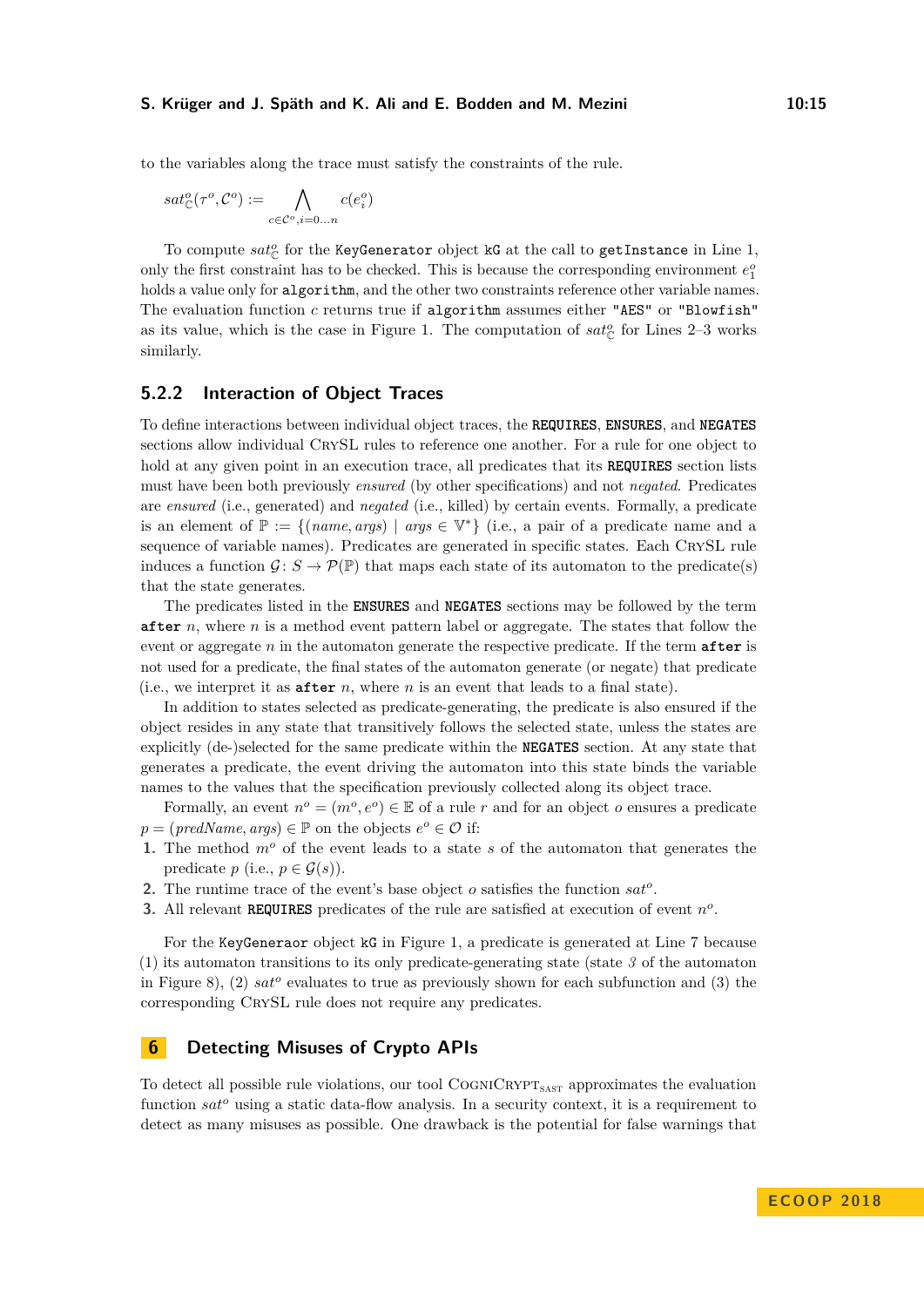```
84 boolean option1 = isPrime (66); //some non-trivial predicate returning
       false
85 byte [] input = "Message".getBytes ("UTF-8");
86
87 String alg = "SHA - 256"88 if ( option1) alg = "MD5";
89 MessageDigest md = MessageDigest.getInstance(alg);
90
91 if (input.size() > 0) md.update(input);
92 byte [] digest = md . digest () ;
```
<span id="page-15-2"></span>**Figure 9** An example illustrating the usage of java.security.MessageDigest in Java.

originate from over-approximations any static analysis requires. In the following, we use the example in Figure [9](#page-15-0) to illustrate why and where approximations are required. We will show later in our evaluation that, in practice, our analysis is highly precise and that the chosen approximations rarely actually lead to false warnings.

The code example in Figure [9](#page-15-0) implements a hashing operation. By default, the code uses SHA-256. However, if the condition option1 evaluates to true, MD5 is chosen instead (Line [88\)](#page-15-1). The CrySL rule for MessageDigest, displayed in Figure [10,](#page-16-0) does not allow the usage of MD5 though, because it is no longer secure [\[15\]](#page-25-9).

The update operation is performed only on non-empty input (Line [91\)](#page-15-2). Otherwise, the call to update is skipped and only the call to digest is executed, without any input. Although not strictly insecure, this usage does not comply with the CrySL rule for MessageDigest, because it leads to no content being hashed.

To approximate  $sat_F^o$ , the analysis must search for possible forbidden events by first constructing a call graph for the whole program under analysis. It then iterates through the graph to find calls to forbidden methods. Depending on the precision of the call graph, the analysis may find calls to forbidden methods that cannot be reached at runtime.

The analysis represents each runtime object *o* by its allocation site. In our example, allocation sites are new expressions and calls to getInstance that return an object of a type for which a CRYSL rule exists. For each such allocation site, the analysis approximates  $sat^o_\mathbb{A}$ by first creating a finite-state machine. COGNICRYPT<sub>SAST</sub> then evaluates the state machine using a typestate analysis that abstracts runtime traces by program paths. The typestate analysis is path-insensitive, thus, at branch points, it assumes that both sides of the branch may execute. In our contrived example, this feature leads to a false positive: although the condition in Line [91](#page-15-2) always evaluates to true, and the call to update is never actually skipped, the analysis considers that this may happen, and thus reports a rule violation.

To approximate  $sat_{\mathbb{C}}^{o}$ , we have extended the typestate analysis to also collect potential runtime values of variables along all program paths where an allocated object is used. The constraint solver first filters out all *irrelevant* constraints. A constraint is irrelevant if it refers to one or more variables that the typestate analysis has not encountered. In Figure [10,](#page-16-0) the rule only includes one internal constraint  $-$  on variable **algorithm**. If we add a new internal constraint to the rule about the variable offset, the constraint solver will filter it out as irrelevant when analyzing the code in Figure [9](#page-15-0) because the only method this variable is associated with (digest labelled d3) is never called. The analysis distinguishes between never encountering a variable in the source code and not being able to extract the values of a variable. With the same rule and code snippet, if the analysis fails to extract the value for algorithm, the constraint evaluates to false. Collecting potential values of a variable over all possible program paths of an allocation site may lead to further imprecision. In our example,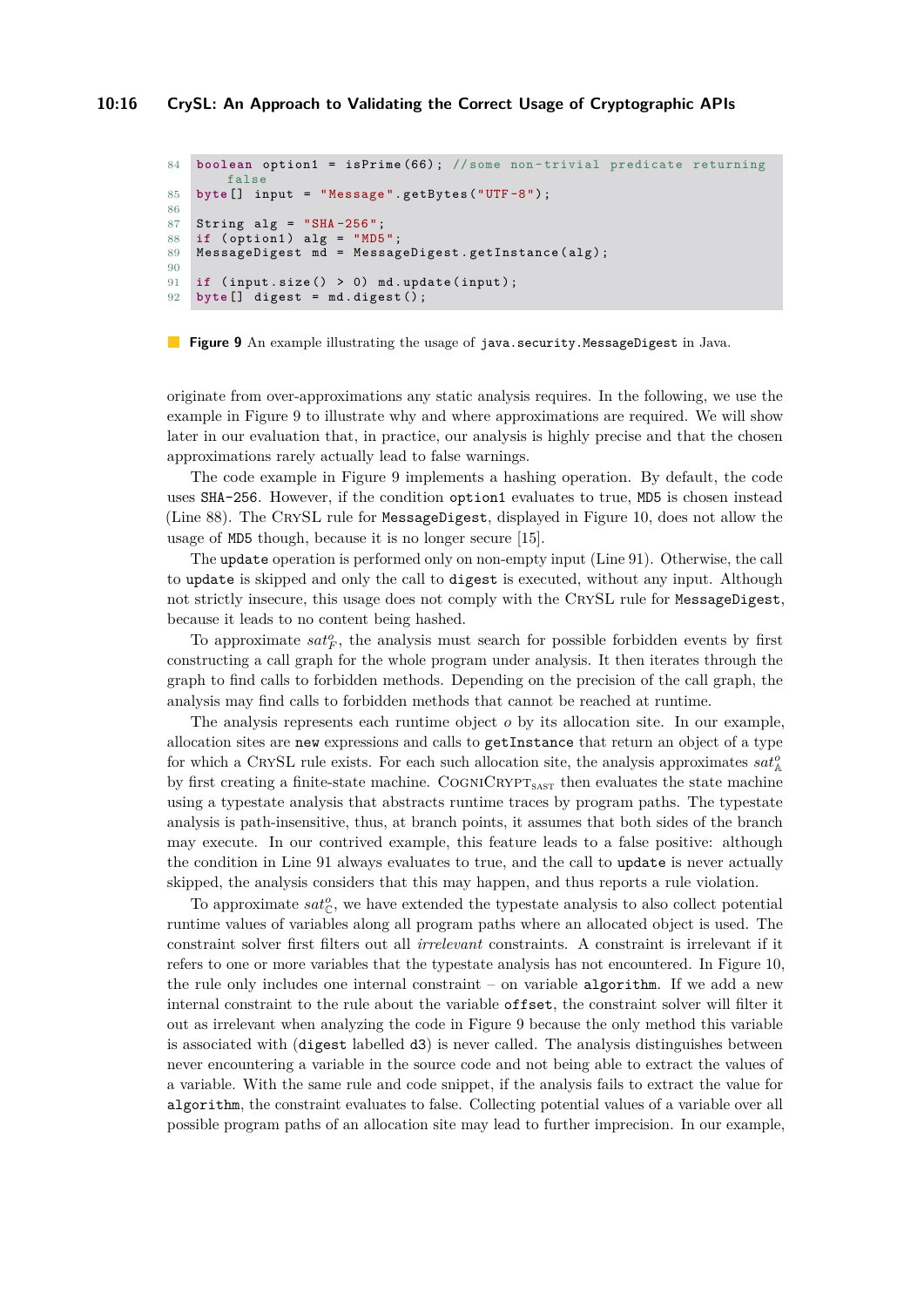```
93 SPEC java . security . MessageDigest
94
95 OBJECTS
96 java. lang. String algorithm;
97 byte [] input;
98 int offset;<br>99 int length;
     int length;
100 byte [] hash;
101 \qquad \ldots102
103 EVENTS
104 g1: getInstance (algorithm);
105 g2: getInstance (algorithm, _);
106 Gets := g1 | g2;
107
108 Updates := ...;
109
110 d1: output = digest();
111 d2: output = digest (input);
112 d3: digest (hash, offset, length);
113 Digests := d1 | d2 | d3 ;
114
115 r: reset ();
116
117 ORDER
118 Gets, (d2 | (Updates+, Digests)), (r, (d2 | (Updates+, Digests)))*
119
120 CONSTRAINTS
121 algorithm in {"SHA-256", "SHA-384", "SHA-512"};
122
123 ENSURES
124 digested [hash, ...];<br>125 digested [hash, input
     digested [hash, input];
```
**Figure 10** CRYSL rule for java.security.MessageDigest.

the analysis cannot statically rule out that algorithm may be MD5. The rule forbids the usage of MD5. Therefore, the analysis reports a misuse.

Handling predicates in our analysis follows the formal description very closely. If *sat<sup>o</sup>* evaluates to true for a given allocation site, the analysis checks whether all required predicates for the allocation site have been ensured earlier in the program. In the trivial case, when no predicate is required, the analysis immediately ensures the predicate defined in the **ENSURES** section. The analysis constantly maintains a list of all ensured predicates, including the statements in the program that a given predicate can be ensured for. If the allocation site under analysis requires predicates from other allocation sites, the analysis consults the list of ensured predicates and checks whether the required predicate, with matching names and arguments, exists at the given statement. If the analysis finds all required predicates, it ensures the predicate(s) specified in the **ENSURES** section of the rule.

### **7 Implementation**

We have implemented the CRYSL compiler using Xtext [\[17\]](#page-25-12), an open-source framework for developing domain-specific languages as well as the CrySL- parameterizable static analysis COGNICRYPT<sub>SAST</sub>. We have further integrated COGNICRYPT<sub>SAST</sub> with COGNICRYPT [\[20\]](#page-25-3), in which it replaces the original code-analysis component.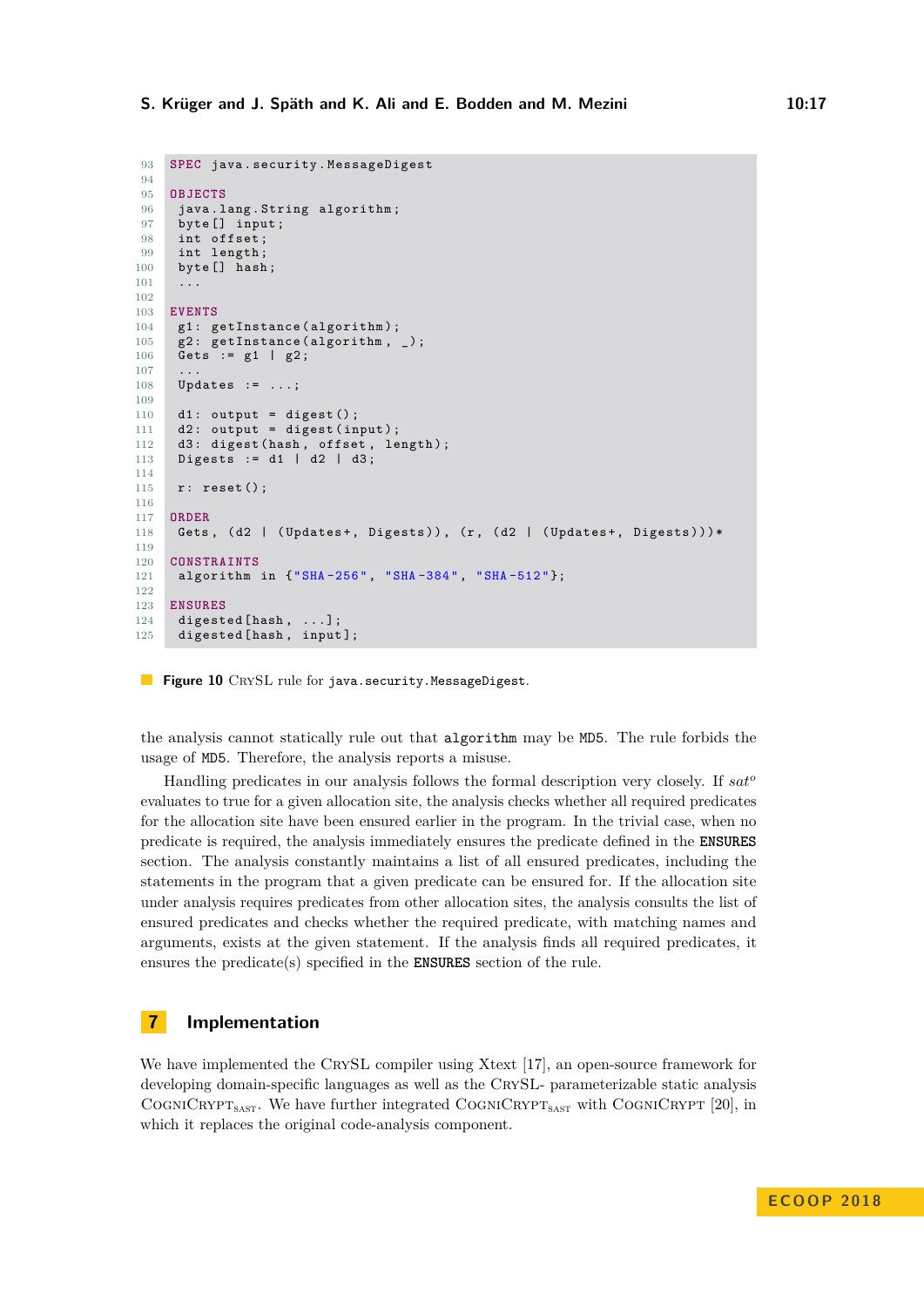### **10:18 CrySL: An Approach to Validating the Correct Usage of Cryptographic APIs**

# **7.1 CrySL**

Given the CrySL grammar, Xtext provides a parser, type checker, and syntax highlighter for the language. When supplied with a type-safe CrySL rule, Xtext outputs the corresponding AST, which is then used to generate the required static analysis.

We developed CRYSL rules for all relevant JCA classes in an iterative process. That is, we first worked through the JCA documentation to produce a set of rules and then refined these rules through selective discussions with cryptographers and searching security blogs and forums. In total, we have devised 23 rules covering classes ranging from key handling to digital signing. All rules define a usage pattern. Some classes (e.g. IvParameterSpec) contain one call to a constructor only, while others (e.g. Cipher) involve almost ten elements with several layers of nesting. Fifteen rules come with parameter constraints, eight of which contain limitations on cryptographic algorithms. The eight rules without parameter constraints are mostly related to classes whose purpose is to set up parameters for specific encryptions (e.g. GCMParameterSpec). All rules define at least one **ENSURES** predicate, while only eleven require predicates from other rules. Across all rules, we have only declared two methods forbidden. We do not find this low number surprising as such methods are always insecure and should not at all be part of a security API. If at all, two forbidden methods is too high a number. All rules are available at <https://github.com/CROSSINGTUD/Crypto-API-Rules>.

# **7.2 CogniCryptsast**

COGNICRYPT<sub>SAST</sub> consists of several extensions to the program analysis framework Soot [\[39,](#page-26-9) [21\]](#page-25-13). Soot transforms a given Java program into an intermediate representation that facilitates executing intra- and inter-procedural static analyses. The framework provides standard static analyses such as call-graph construction. Additionally, Soot can analyze a given Android app intra-procedurally. Further extensions by FlowDroid [\[5\]](#page-24-5) enable the construction of Android-specific call graphs that are necessary to perform inter-procedural analysis.

Validating the **ORDER** section in a CRYSL rule requires solving the typestate check  $sat^o_{\mathbb{A}}$ . To this end, we use IDE*al*, a framework for efficient inter-procedural data-flow analysis [\[36\]](#page-26-5), to instantiate a typestate analysis. The analysis defines the finite-state machine A*<sup>o</sup>* to check against and the allocation sites to start the analysis from. From those allocation sites, IDE*al* performs a flow-, field-, and context-sensitive typestate analysis.

The constraints and the predicates require knowledge about objects and values associated with rule variables at given execution points in the program. The typestate analysis in  $C$ OGNICRYPT<sub>SAST</sub> extracts the primitive values and objects on-the-fly, where the latter are abstracted by allocation sites. When the typestate analysis encounters a call site that is referred to in an event definition, and the respective rule requires the object or value of an argument to the call,  $\text{CoGNICRYPT}_{\text{SAST}}$  triggers an on-the-fly backward analysis to extract the objects or values that may participate in the call. This on-the-fly analysis yields comparatively high performance and scalability, because many of the arguments of interest are values of type String and Integer. Thus, using an on-demand computation avoids constant propagation of *all* strings and integers through the program. For the on-the-fly backward analysis, we extended the on-demand pointer analysis Boomerang [\[37\]](#page-26-10) to propagate both allocation sites and primitive values. Once the typestate analysis is completed, and all required queries to Boomerang are computed,  $\text{CoGNICRYPT}_{\text{sAST}}$  solves the internal constraints and predicates using our own custom-made solvers.

COGNICRYPT<sub>SAST</sub> may be operated as a standalone command line tool. This way, it takes a program as input and produces an error report detailing misuses and their locations.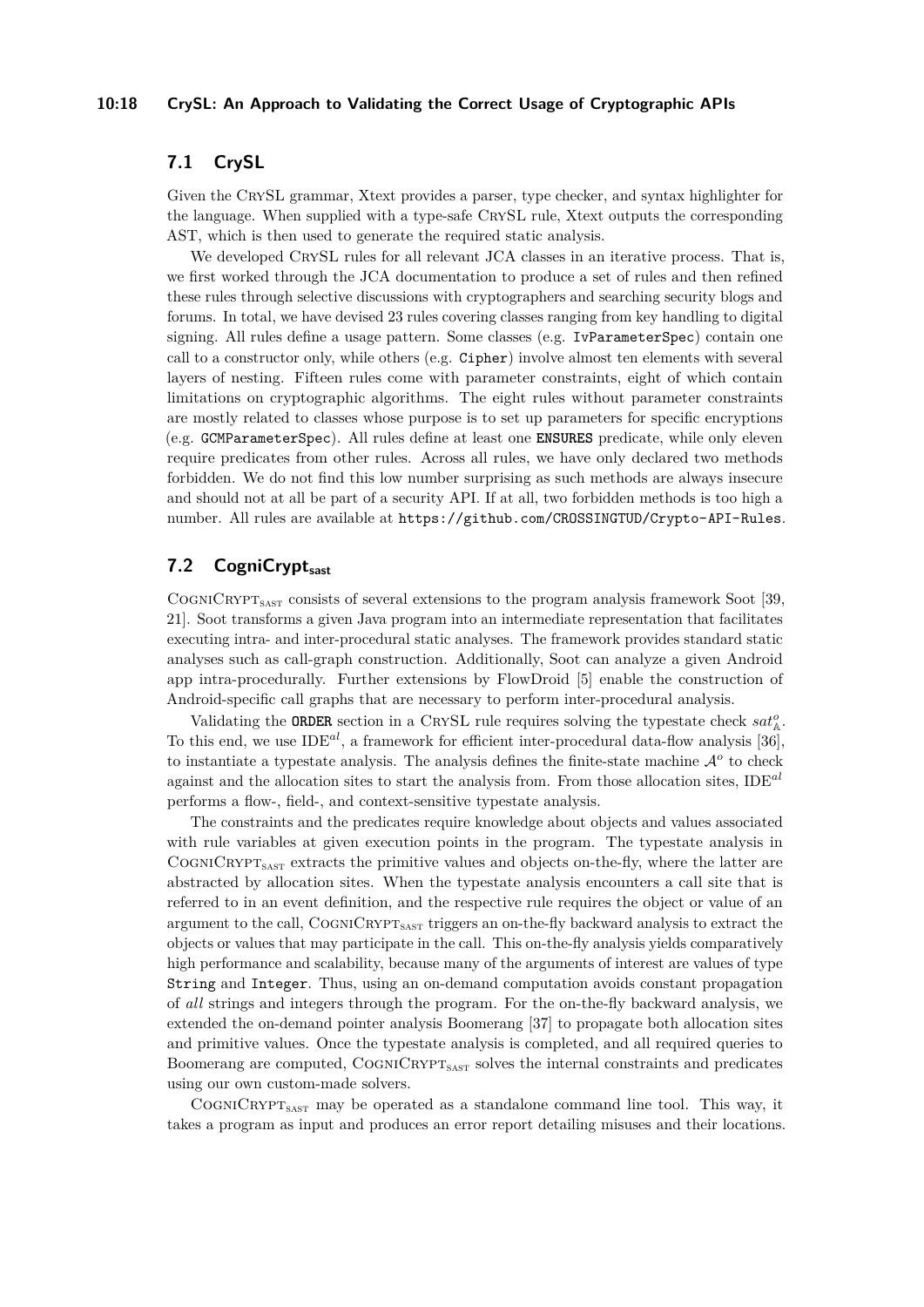However, we have further integrated  $\text{CoGNICRYPT}_{\text{SAST}}$  into  $\text{CoGNICRYPT}$  [\[20\]](#page-25-3). COGNICRYPT is a Eclipse plugin, which supports developers in using Crypto APIs by means of scenariobased code generation as well code analysis for Crypto APIs. In this context, COGNICRYPT translates misuses found by COGNICRYPT<sub>SAST</sub> into standard Eclipse error markers.

# <span id="page-18-0"></span>**8 Evaluation**

We evaluate our implementation COGNICRYPT<sub>SAST</sub> using the following research questions:

- **RQ1:** What are the precision and recall of  $COGNICRYPT<sub>SAST</sub>$ ?
- **RQ1:** What types of misuses does  $CogN/CRYPT<sub>SAST</sub>$  find?
- **RQ1:** How fast does COGNICRYPT<sub>SAST</sub> run?
- **RQ1:** How does COGNICRYPT<sub>SAST</sub> compare to the state of the art?

To answer these questions, we applied the generated static analysis  $\text{CoGNICRYPT}_{\text{sAST}}$ to 10,000 Android apps from the AndroZoo dataset [\[4\]](#page-24-10) using our full CrySL rule set for the JCA. We ran our experiments on a Debian virtual machine with sixteen cores and 64 GB RAM. We chose apps that are available in the official Google Play Store and received an update in 2017. This ensures that we report on the most up-to-date usages of Crypto APIs. We make available all artefacts at this Github repository: [https:](https://github.com/CROSSINGTUD/paper-crysl-reproduciblity-artefacts) [//github.com/CROSSINGTUD/paper-crysl-reproduciblity-artefacts](https://github.com/CROSSINGTUD/paper-crysl-reproduciblity-artefacts).

# <span id="page-18-1"></span>**8.1 Precision and Recall (RQ1)**

### **Setup**

To compute precision and recall, the first two authors manually checked 50 randomly selected apps from our dataset for typestate errors and violations of internal constraints. To collect this random sample, we implemented a Java program that generates random numbers using SecureRandom and retrieved the apps from the corresponding lines in the spreadsheet containing the results of analysing the 10,000 apps. We did not check for unsatisfied predicates or forbidden events, because these are hard to detect manually – while it may seem simple to check for calls to forbidden events, it is non-trivial to determine whether or not such calls reside in dead code. We compare the results of our manual analysis to those reported by COGNICRYPT<sub>SAST</sub>. The goal of this evaluation is to compute precision and recall of the analysis implementation in  $\text{CoC}\textsc{NPT}_{\text{SAST}}$ , not the quality of our CRYSL rules. We discuss the latter in Section [8.4.](#page-21-0) Consequently, we define a false positive to be a warning that should not be reported according to the specified rule, irrespective of that rule's semantic correctness. Similarly, a false negative would arise if COGNICRYPT<sub>SAST</sub> missed to report a misuse that, according to the CrySL rule, does exist in the analyzed program.

### **Results**

In the 50 apps we inspected,  $CognCRYPT<sub>SAST</sub>$  detects [2](#page-19-0)28 usages of JCA classes. Table 2 lists the misuses that  $CogN/CRYPT<sub>SAST</sub>$  finds (156 misuses in total). In particular, Cog- $NICRYPT<sub>SAST</sub>$  issues 27 typestate-related warnings, with only 2 false positives. Both arise because the analysis is path-insensitive (Section [6\)](#page-14-1). We further found 4 false negatives that are caused by initializing a MessageDigest or a MAC object without completing the operation. COGNICRYPT<sub>SAST</sub> fails to find these typestate errors because the supporting off-the-shelf alias analysis Boomerang times out, causing COGNICRYPT<sub>SAST</sub> to abort the typestate analysis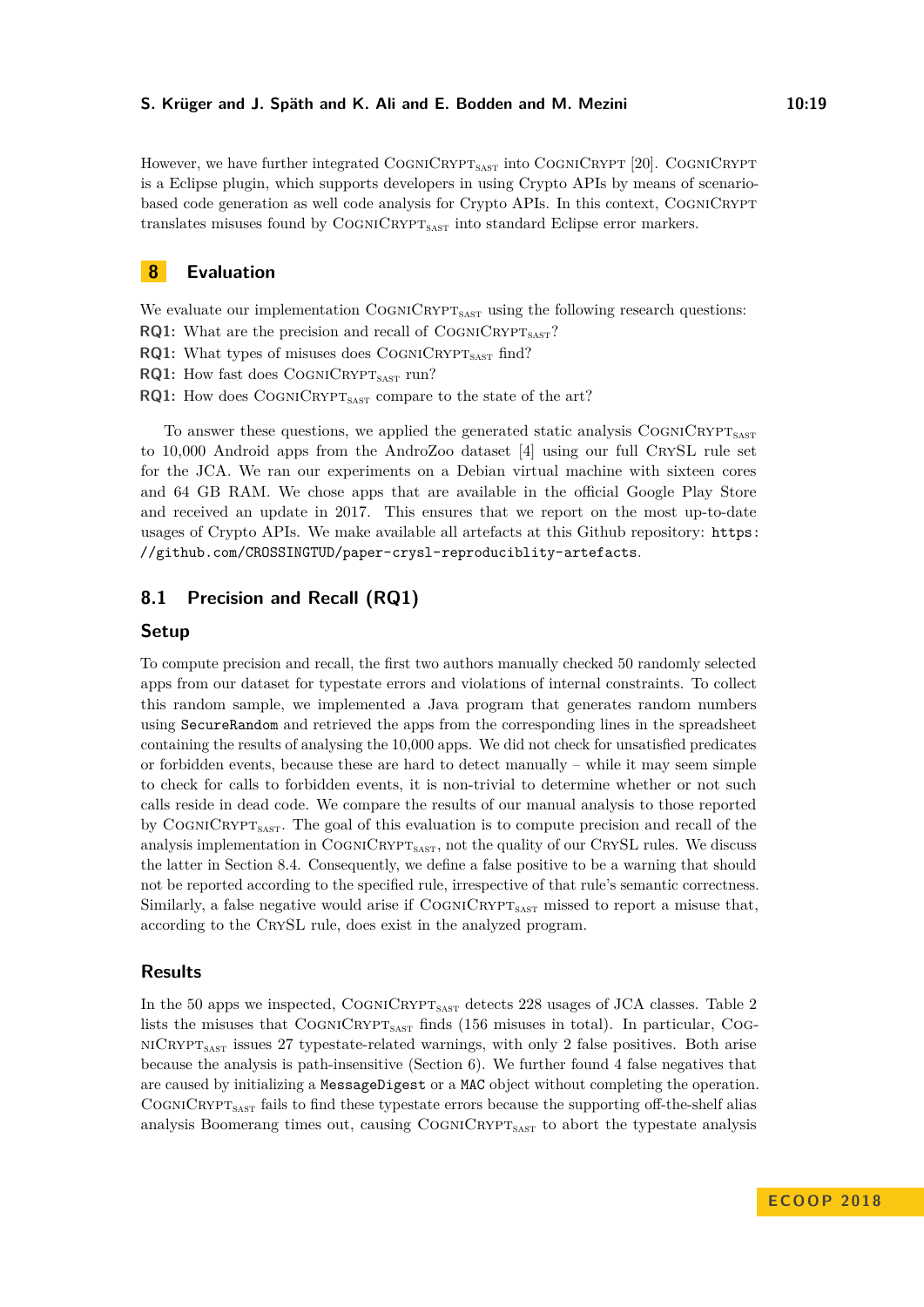### **10:20 CrySL: An Approach to Validating the Correct Usage of Cryptographic APIs**

|             |     |    | Total Warnings False Positives False Negatives |
|-------------|-----|----|------------------------------------------------|
| Typestate   | 27  |    |                                                |
| Constraints | 129 | 19 |                                                |
| Total       | 156 | 21 |                                                |

<span id="page-19-0"></span>**Table 2** Correctness of COGNICRYPT<sub>SAST</sub> warnings.

without reporting a warning for the object at hand. A larger timeout or future improvements to the alias analysis Boomerang would avoid this problem.

The automated analysis finds 129 constraint violations. We were able to confirm 110 of them. In the other 19 cases, highly obfuscated code causes the analysis to fail to extract possible runtime values statically. For such values, the constraint solver reports the corresponding constraint as violated. A better handling of such highly obfuscated code can be enabled by techniques complementary to ours. For instance, one could augment COGNICRYPT<sub>SAST</sub> with the hybrid static/dynamic analysis Harvester [\[32\]](#page-26-11). We have also checked the apps for missed constraint violations (false negatives), but were unable to find any.

**RQ1**: In our manual assessment, the typestate analysis achieves high precision (92.6%) and recall (86.2%). The constraint resolution has a precision of 85.3% and a recall of 100%.

# <span id="page-19-1"></span>**8.2 Types of Misuses (RQ2)**

### **Setup**

We report findings obtained by analyzing all our 10,000 Android apps from AndroZoo [\[4\]](#page-24-10). We then use the results of our manual analysis (Section [8.1\)](#page-18-1) as a baseline to evaluate our findings on a large scale.

COGNICRYPT<sub>SAST</sub> detects the usage of at least one JCA class in 8,422 apps. Further investigation unveiled that many of these usages originate from the same common libraries included in the applications. To avoid counting the same crypto usages twice, and to prevent over-counting, we exclude usages within packages com.android, com.facebook.ads, com.google or com.unity3d from the analysis.

# **Results**

Excluding the findings in common libraries, COGNICRYPT<sub>SAST</sub> detects the usage of at least one JCA class in 4,349 apps (43% of the analyzed apps). Most of these apps (95%) contain at least one misuse. Across all apps,  $\text{CoGNICRYP}_{\text{SAST}}$  started its analysis for a total of 40,295 allocation sites (i.e., abstract objects). Of these, a total of 20,426 individual object traces violate at least one part of the specified rule patterns. COGNICRYPT<sub>SAST</sub> reports typestate errors (**ORDER** section in the rule) for 4,708 objects, and reports a total of 4,443 objects to have unsatisfied predicates (i.e., the object expected a predicate from another object as listed in the **REQUIRES** block of a rule). The analysis also discovered 97 reachable call sites that call forbidden events. The majority of object traces that violate at least one part of a CrySL rule (54.7%) contradict a constraint listed in the **CONSTRAINTS** section of a rule.

Approximately 86% of these constraint-violations are related to MessageDigest. In our manual analysis (see RQ1), 89 of the 110 found constraint violations originated from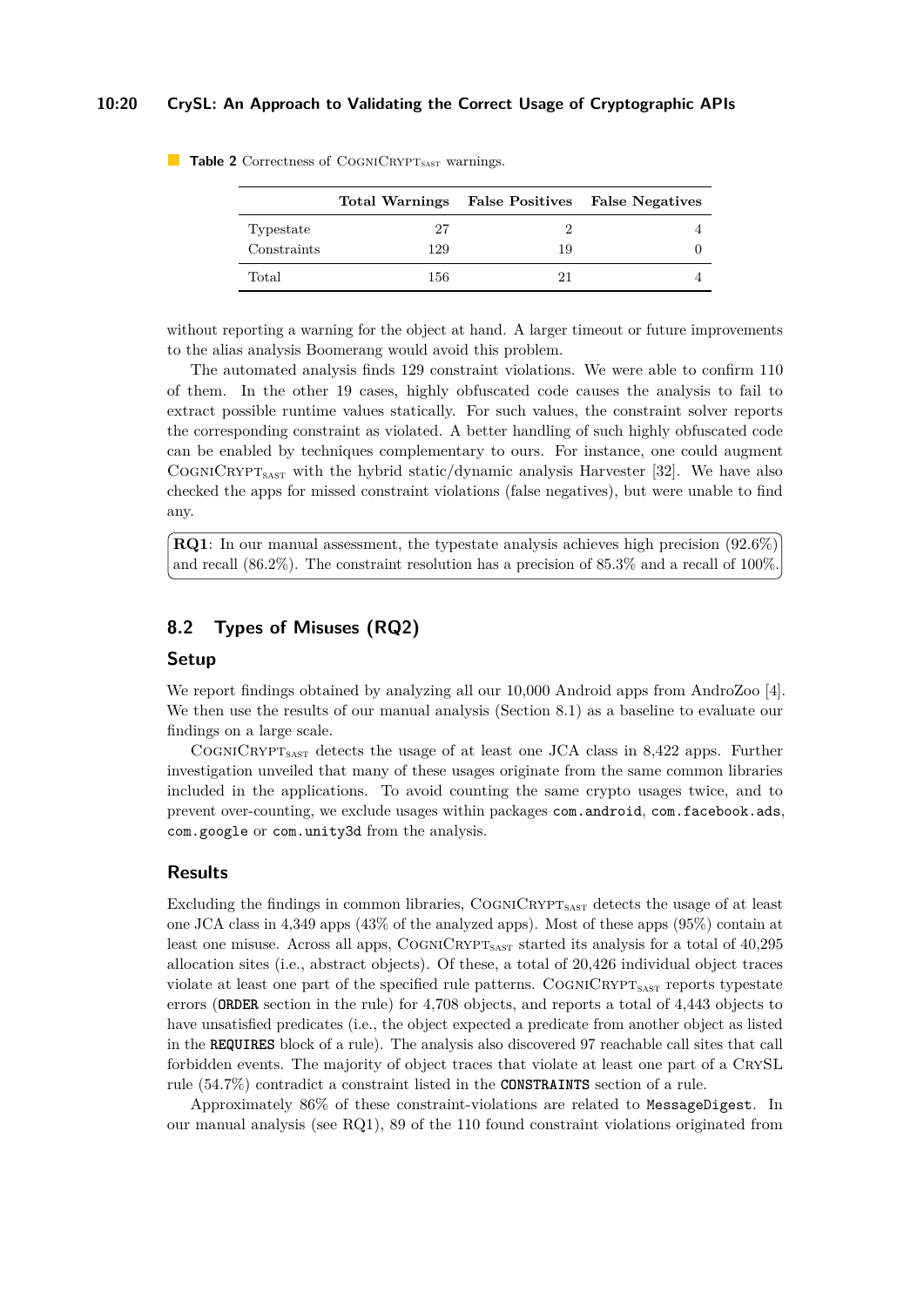usages of MD5 and SHA-1. We expect a similar fraction to also hold for the 11,178 constraint contradictions reported over all 10,000 apps. Many developers still use MD5 and SHA-1, although both are no longer recommended by security experts [\[15\]](#page-25-9). COGNICRYPT<sub>SAST</sub> identifies 1,228 (10.9%) constraint violations related to Cipher usages. In our manual analysis, all misuses of the Cipher class are due to using the insecure algorithm DES or the ECB mode of operation. This result is in line with the findings of prior studies [\[13,](#page-25-1) [35,](#page-26-7) [12\]](#page-25-2).

More than 75% of the typestate errors that  $\text{CoGNICRYPT}_{\text{SAST}}$  issues are caused by misuses of MessageDigest. Our manual analysis attributes this high number to incorrect usages of the method reset(). In addition to misusing MessageDigest, misuses of Cipher contribute  $766$  typestate errors. Finally, COGNICRYPT<sub>SAST</sub> detects 157 typestate errors related to PBEKeySpec. The **ORDER** section of the CrySL rule for PBEKeySpec requires calling clearPassword() at the end of the lifetime of a PBEKeySpec object. We manually inspected 3 of the misuses and observed that the call to clearPassword() is missing in all of them.

Predicates are unsatisfied when COGNICRYPT<sub>SAST</sub> expects the interaction of multiple object traces but is not able to prove their correct interaction. With 4,443 unsatisfied predicates reported, the number may seem relatively large, yet one must keep in mind that unsatisfied predicates accumulate transitively. For example, if  $\text{CoGNICRYPT}_{\text{SAST}}$  cannot ensure a predicate for a usage of IVParameterSpec, it will not generate a predicate for the key object that KeyGenerator generates using the IVParameterSpec object. Transitively, COGNICRYPT<sub>SAST</sub> reports an unsatisfied predicate also for any Cipher object that relies on the generated key object.

COGNICRYPT<sub>SAST</sub> also found 97 calls to forbidden methods. Since only two JCA classes require the definition of forbidden methods in our CrySL rule set (PBEKeySpec and Cipher), we do not find this low number surprising. A manual analysis of a handful of reports suggests that most of the reported forbidden methods originate from calling the insecure PBEKeySpec constructors, as we explained in Section [4.](#page-7-0)

From the 4,349 apps that use at least one JCA Crypto API, 2,896 apps (66.6%) contain at least one typestate error, 1,367 apps (31.4%) lack required predicates, 62 apps (1.4%) call at least one forbidden method, and 3,955 apps (90.9%) violate at least one internal constraint. Ignoring the class MessageDigest, and hereby excluding MD5 and SHA-1 constraints, 874 apps still violate at least one constraint in other classes.

**RQ2**: Approximately 95% of apps misuse at least one Crypto API. Violating the constraints of MessageDigest is the most common type of misuse.

# **8.3 Performance (RQ3)**

### **Setup**

COGNICRYPT<sub>SAST</sub> comprises four main phases. It constructs (1) a *call graph* using Flow-Droid [\[5\]](#page-24-5) and then runs the actual analysis (Section [6\)](#page-14-1), which (2) calls the *typestate analysis* and (3) *constraint analysis* as required, attempting to (4) *resolve all declared predicates*. During the analysis of our dataset, we measured the execution time that  $\text{Co} \text{GNN} \text{C}\text{R}\text{Y}\text{P}\text{T}_{\text{s}\text{A}\text{S}\text{T}}$ spent in each phase. We ran  $\text{CoGN/CRYPT}_{\text{SAST}}$  once per application and capped the time of each run to 30 minutes.

In Section [8.2,](#page-19-1) we report that  $\text{CoGNICRYPT}_{\text{SAST}}$  found usages of the JCA in 4,349 of all 10,000 apps in our dataset. If we include in the reporting those usages that arise from misuses within the common libraries previously excluded (see Section [8.2\)](#page-19-1), this number rises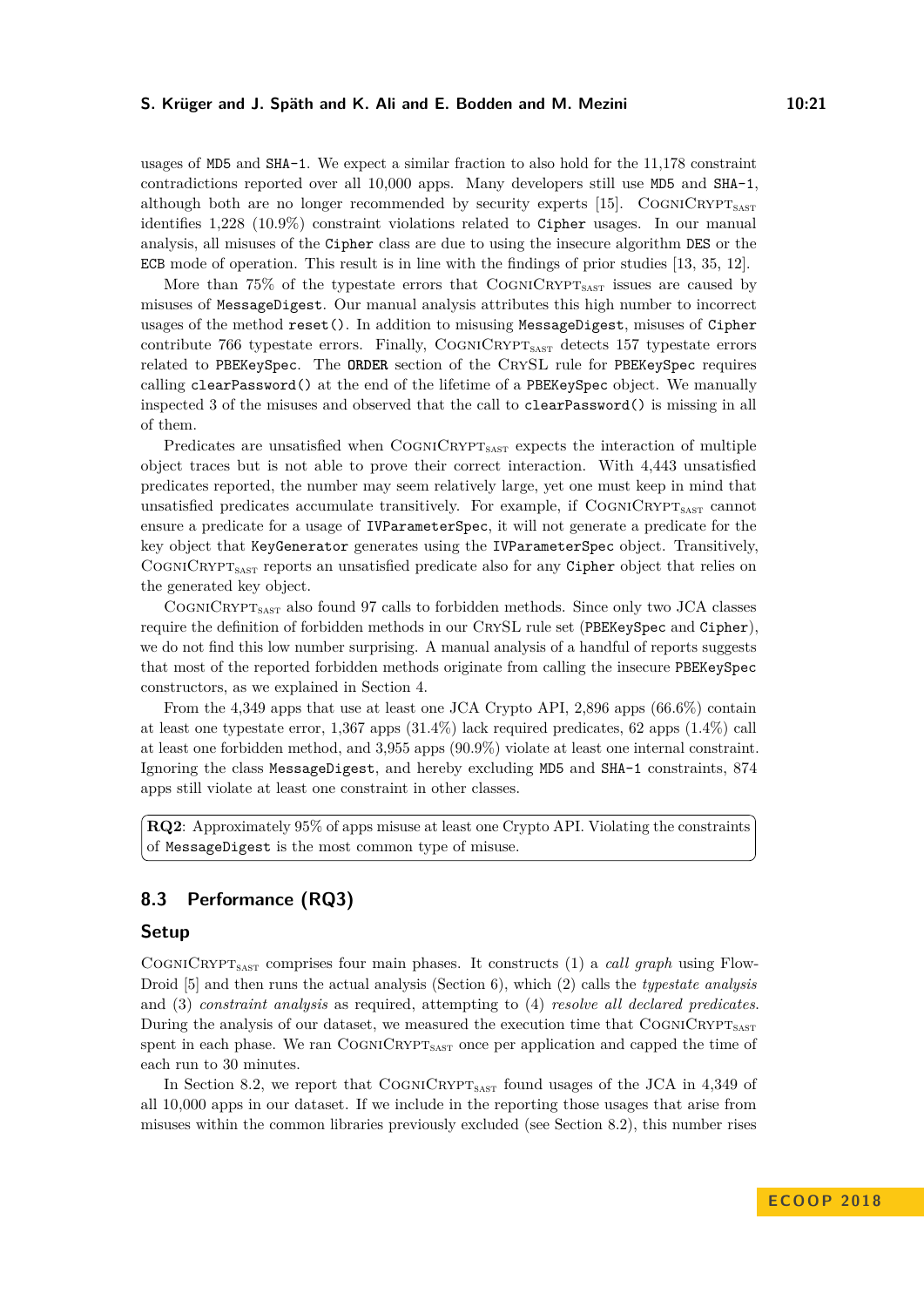### **10:22 CrySL: An Approach to Validating the Correct Usage of Cryptographic APIs**

<span id="page-21-1"></span>

**Figure 11** Analysis time (in log scale) of the individual phases of COGNICRYPT<sub>SAST</sub> when running on the apps that use the JCA.

to 8,422. We include the analysis of the libraries in this part of the evaluation because it helps evaluate the general performance of the analysis in the worst case when whole applications are analyzed.

### **Results**

Figure [11](#page-21-1) summarizes the distribution of analysis times for the four phases and the total analysis time across these 8,422 apps. For each phase, the box plot highlights the median, the 25% and 75% quartiles, and the minimal and maximal values of the distribution.

Across the apps in our dataset, there is a large variation in the reported execution time (10 seconds to 28.6 minutes). We attribute this variation to the following reasons. The analyzed apps have varying sizes – the number of reachable methods in the call graph varies between 116 and 16,219 (median: 3,125 methods). The majority of the total analysis time (83%) is spent on call-graph construction. For the remaining three phases of the analysis, the distribution is as follows. Across all apps, the resolution of all declared predicates takes approximately a median of 50 milliseconds, and the typestate analysis phase takes a median of 500 milliseconds. The median for the constraint phase is 350 milliseconds. Therefore, the major bottleneck for the analysis is call-graph construction, a problem orthogonal to the one we address in this work. Our analysis itself is efficient and the overall analysis time is clearly dominated by the runtime of the call-graph construction.

**RQ3**: On average, COGNICRYPT<sub>SAST</sub> analyzes an app in 101 seconds, with call-graph construction taking most of the time (83%).

### <span id="page-21-0"></span>**8.4 Comparison to Existing Tools (RQ4)**

### **Setup**

We compare COGNICRYPT<sub>SAST</sub> to CRYPTOLINT [\[13\]](#page-25-1), as we explained in Section [2.3](#page-3-0) the most closely related tool. Unfortunately, despite contacting the authors we were unable to obtain access to CRYPTOLINT's implementation. We thus resorted to reimplementing the original rules that are hard-coded in CRYPTOLINT as CRYSL rules. The fact that all CRYPTOLINT rules can be modelled in CrySL shows its superior expressiveness.

In this section,  $RUEST_{FULL}$  denotes  $COGN/CRYPT$ 's comprehensive CRYSL rules that we have created for all the JCA classes, while  $RULESET_{CL}$  denotes the set of CRYSL rules that we developed to model the original CRYPTOLINT rules. Additionally, COGNICRYPT<sub>SAST</sub> denotes our analysis when it runs using  $\text{RULESET}_{\text{FULL}}$ , and  $\text{COGNICRYPT}_{\text{CL}}$  denotes the analysis when it runs using  $\text{RULESET}_{CL}$ .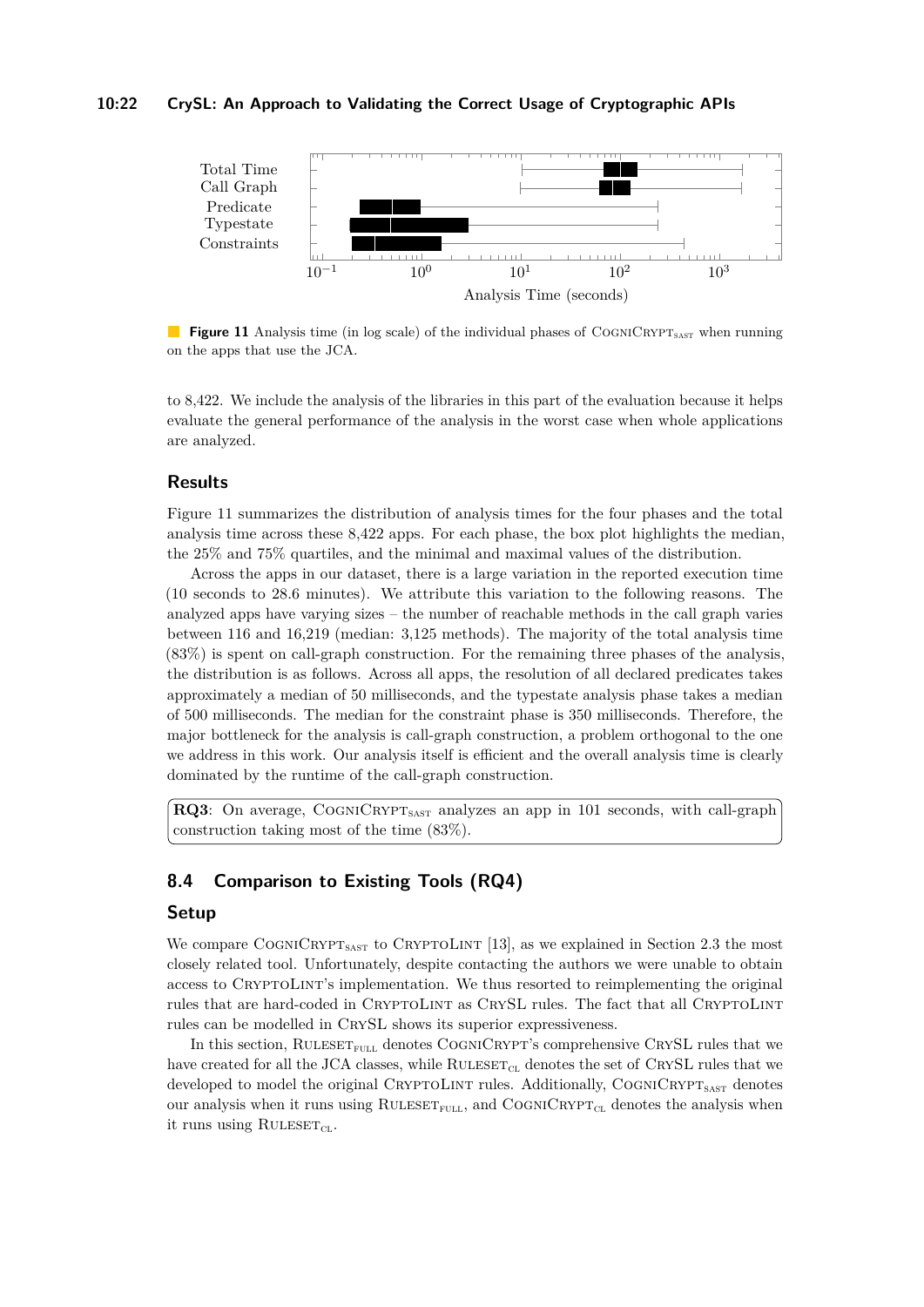RULESET<sub>FULL</sub> consists of 23 rules, one for each class of the JCA. RULESET<sub>CL</sub> comprises only six individual rules, and they only use the sections **ENSURES**, **REQUIRES** and **CONSTRAINTS**. In other words, the original hard-coded CryptoLint rules do not comprise typestate properties nor forbidden methods. For three out of six rules, we managed to exactly capture the semantics of the hard-coded CRYPTOLINT rule in a respective CRYSL rule. The remaining three rules  $(3, 4, \text{ and } 6 \text{ of the original C_RYPTOLINT rules})$  cannot be perfectly expressed as a CrySL rule, and our CrySL-based rules over-approximate them instead.

CryptoLint rule 4, for instance, requires salts in PBEKeySpec to be non-constant. In CrySL, such a relationship is expressed through predicates. Predicates in CrySL, however, follow a white-listing approach and therefore only model correct behaviour. Therefore, in CrySL we model the CryptoLint rule for PBEKeySpec in a stricter manner, requiring the salt to be not just non-constant but truly random, i.e., returned from a proper random generator. We followed a similar approach with the other two CRYPTOLINT rules that we modelled in CRYSL. In result,  $\text{RULESET}_{CL}$  is stricter than the original implementation of CRYPTOLINT. In the comparison of COGNICRYPT<sub>SAST</sub> and COGNICRYPT<sub>CL</sub> in terms of their findings, the stricter rules produce more warnings than the original implementation of CRYPTOLINT. In our comparison against  $\text{CogniC}\xspace_{\text{RYPT}_\text{SAST}}$ , this setup favours CRYPTOLINT because we assume that these additional findings to be true positives. Both rule sets are available at <https://github.com/CROSSINGTUD/Crypto-API-Rules>.

# **Results**

 $\text{CoGNICRYPT}_{\text{CL}}$  detects usages of JCA classes in 1,866 Android apps. For these apps, CoG- $NICRYPT<sub>CL</sub>$  reports 5,507 misuses, only a third of the 20,426 misuses that COGNICRYPT<sub>SAST</sub> identifies using  $\text{RULESET}_{\text{FULL}}$ , our more comprehensive rule set.

Using COGNICRYPT<sub>CL</sub>, all reported warnings are related to 6 classes, compared to 23 classes that are specified in  $\text{RULESET}_{\text{FULL}}$ . As we have pointed out, CRYPTOLINT does not specify any typestate properties or forbidden methods. Hence,  $\text{CoCNN}$ RYPT<sub>CL</sub> does not find the 4,805 warnings that COGNICRYPT<sub>SAST</sub> identifies in these categories using RULESET<sub>FULL</sub>. Furthermore, while  $\text{CoGNICRYPT}_{\text{SAST}}$  reports 11,178 constraint violations with the standard rules, COGNICRYPT<sub>CL</sub> reports only 1,177 constraint violations. Of the 11,178 constraint violations, 9,958 are due to the rule specification for the class MessageDigest. CRYPTOLINT does not model this class. If we remove these violations, 1,609 violations are still reported by COGNICRYPT<sub>SAST</sub>, a total of 432 more than by COGNICRYPT<sub>CL</sub>.

We compare our findings to the study by Egele et al. [\[13\]](#page-25-1) that identifies the use of ECB mode as a common misuse of cryptography. In that study, 7,656 apps use ECB (65.2% of apps that use Crypto APIs). On the other hand, in our study,  $\text{CoGN/CRYP1}_{\text{CL}}$  identified 663 uses of ECB mode in 35.5% of apps that use Crypto APIs. Although a high number of apps still exhibit this basic misuse, there is a considerable decrease (from 65.2% to 35.5%) compared to the previous study by Egele et al. [\[13\]](#page-25-1). Given that all apps in our study must have received an update in 2017, we believe that the decrease of misuses reflects taking software security more seriously in today's app development.

Based on the high precision (92.6%) and recall (96.2%) values discussed in **RQ1**, we argue that  $\text{CoGN/CRYPT}_{\text{SAST}}$  provides an analysis with a much higher recall than CRYPTOLINT. Although the larger and more comprehensive rule set,  $\text{RULESET}_{\text{FUL}}$ , detects more complex misuses, the precise analysis keeps the false-positive rate at a low percentage.

**RQ4**: The more comprehensive RULESET<sub>FULL</sub> detects  $3 \times$  as many misuses as CRYPTOLINT in almost  $4\times$  more JCA classes.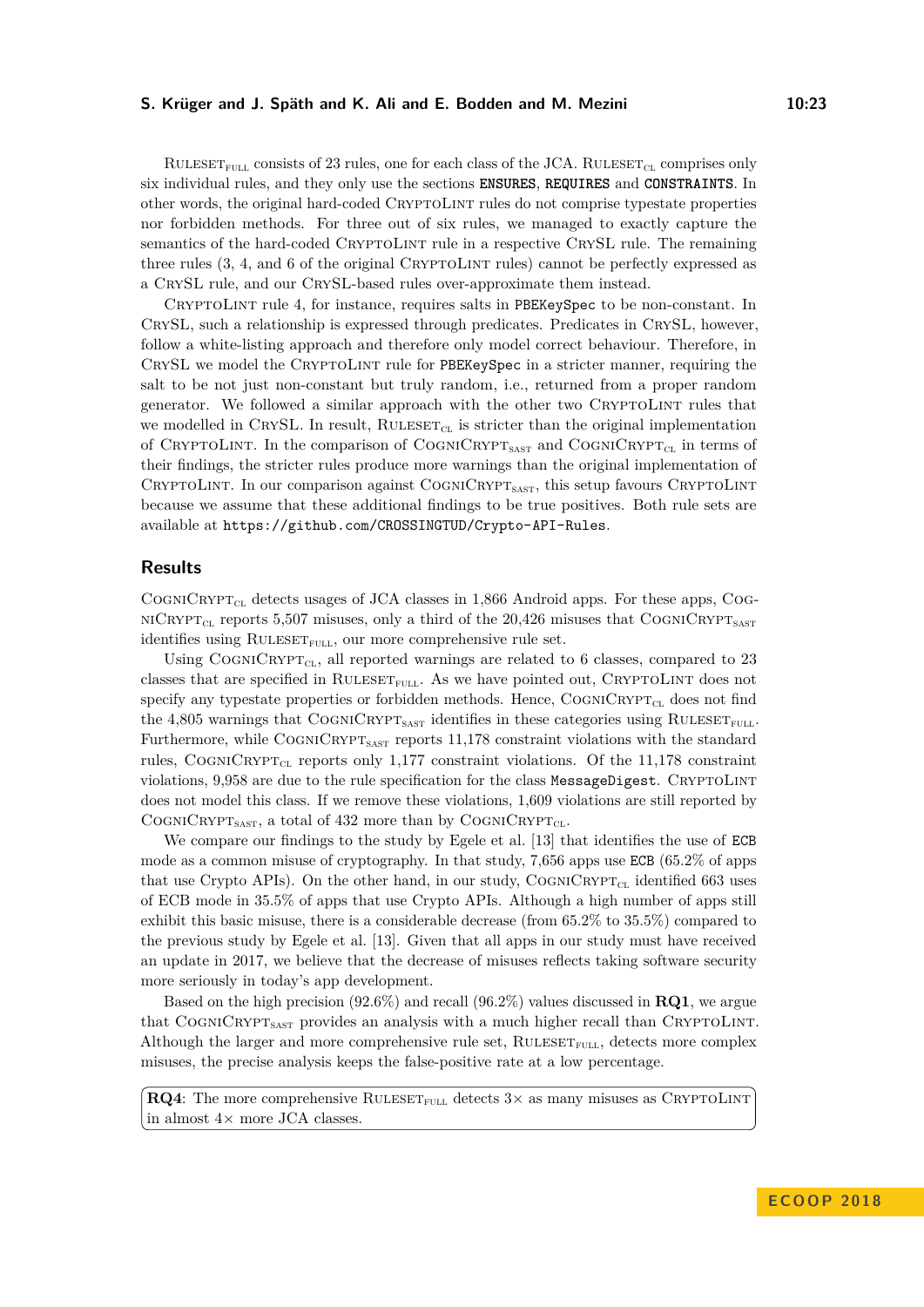### **10:24 CrySL: An Approach to Validating the Correct Usage of Cryptographic APIs**

# **8.5 Threats to Validity**

Our ruleset RULESET<sub>FULL</sub> is mainly based on the documentation of the JCA [\[18\]](#page-25-14). Although we have significant domain expertise, our CRYSL-rule specifications for the JCA are only as correct as the JCA documentation. Our static-analysis toolchain depends on multiple external components and despite an extensive set of test cases, of course, we cannot fully rule out bugs in the implementation.

Java allows a developer to programmatically select a non-default cryptographic service provider. COGNICRYPT<sub>SAST</sub> currently does not detect such customizations but instead assumes that the default provider is used. This behaviour may lead to imprecise results because our rules forbid certain default values that are insecure for the default provider, but may be secure if a different one is chosen.

# **9 Conclusion**

In this paper, we present CrySL, a description language for correct usages of cryptographic APIs. Each CrySL rule is specific to one class, and it may include usage pattern definitions and constraints on parameters. Predicates model the interactions between classes. For example, a rule may generate a predicate on an object if it is used successfully, and another rule may require that predicate from an object it uses. We also present a compiler for CrySL that transforms a provided ruleset into an efficient and precise data-flow analysis COGNICRYPT<sub>SAST</sub> checking for compliance according to the rules. For ease of use, we have integrated COGNICRYPT<sub>SAST</sub> and with Eclipse crypto assistant COGNICRYPT. Applying COGNICRYPT<sub>SAST</sub>, the analysis for our extensive ruleset RULESET<sub>FULL</sub>, to 10,000 Android apps, we found 20,426 misuses spread over  $95\%$  of the 4,349 apps using the JCA. COGNICRYPT<sub>SAST</sub> is also highly efficient: for more than 75% of the apps the analysis finishes in under 3 minutes, where most of the time is spent in Android-specific call graph construction.

In future work, we plan to address the following challenges. We have developed all the rules used in COGNICRYPT<sub>SAST</sub> ourselves. While we have acquired some deeper familiarity with cryptographic concepts in general and the JCA in particular, we are not cryptographers. Therefore, we are open to and want cryptography experts to correct potential mistakes in our existing rules. We would further encourage domain experts to model their own cryptographic libraries in CRYSL to improve the support in  $\text{CoGNICRYPT}_{\text{SAST}}$  and, by extension, COGNICRYPT. CRYSL currently only supports a binary understanding of security – a usage is either secure or not. We would like to enhance CrySL to have a more finegrained notion of security to allow for more nuanced warnings in  $\text{CoGNICRYPT}_{\text{SAST}}$ . This is challenging because the CrySL language still ought to be concise. Additionally, CrySL currently requires one rule per class per JCA provider, because there is no way to express the commonality and variability between different providers implementing the same algorithms, leading to specification overhead. To address this issue, we plan to modularize the language using import and override mechanisms. Moreover, we plan to extend CRYSL to support more complex properties such as using the same cryptographic key for multiple purposes. We will also perform consistency checks for the CrySL rules. For now, only Xtext-based type checks are performed.

Lastly, we also intend on applying CrySL in other contexts. One of the authors of this paper has already started to have students implement a dynamic checker to identify and mitigate violations at runtime. While the JCA is indeed the most commonly used Crypto library, other Crypto libraries such as BouncyCastle [\[29\]](#page-26-12) are being used as well and we will to extend  $\text{Co}$ GNICRYPT<sub>SAST</sub> to support them. Additionally, we will investigate to which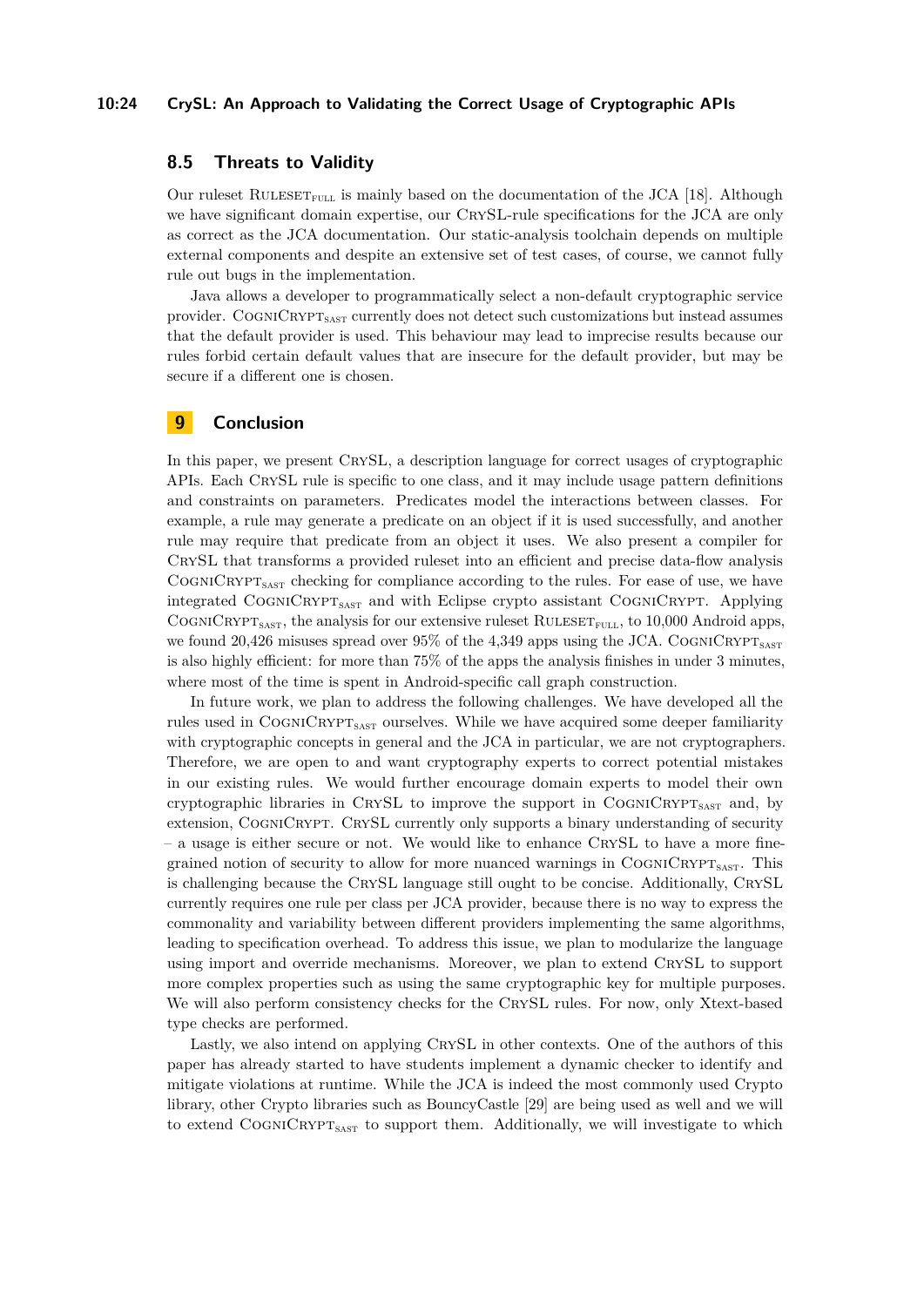extent CrySL is applicable to Crypto APIs in other programming languages. At the time of writing, we are exploring CrySL's compatibility with OpenSSL [\[30\]](#page-26-13). We finally aim to examine whether CrySL is expressive enough to meaningfully specify usage constraints for non-crypto APIs.

### **References**

- <span id="page-24-8"></span>**1** Y. Acar, C. Stransky, D. Wermke, C. Weir, M. L. Mazurek, and S. Fahl. Developers need support, too: A survey of security advice for software developers. In *2017 IEEE Cybersecurity Development (SecDev)*, pages 22–26, Sept 2017. [doi:10.1109/SecDev.2017.](http://dx.doi.org/10.1109/SecDev.2017.17) [17](http://dx.doi.org/10.1109/SecDev.2017.17).
- <span id="page-24-4"></span>**2** Dima Alhadidi, Amine Boukhtouta, Nadia Belblidia, Mourad Debbabi, and Prabir Bhattacharya. The dataflow pointcut: a formal and practical framework. In *Proceedings of the 8th International Conference on Aspect-Oriented Software Development, AOSD 2009, Charlottesville, Virginia, USA, March 2-6, 2009*, pages 15–26, 2009.
- <span id="page-24-1"></span>**3** Chris Allan, Pavel Avgustinov, Aske Simon Christensen, Laurie J. Hendren, Sascha Kuzins, Ondrej Lhoták, Oege de Moor, Damien Sereni, Ganesh Sittampalam, and Julian Tibble. Adding trace matching with free variables to aspectj. In *Proceedings of the 20th Annual ACM SIGPLAN Conference on Object-Oriented Programming, Systems, Languages, and Applications, OOPSLA 2005, October 16-20, 2005, San Diego, CA, USA*, pages 345–364, 2005. [doi:10.1145/1094811.1094839](http://dx.doi.org/10.1145/1094811.1094839).
- <span id="page-24-10"></span>**4** Kevin Allix, Tegawendé F. Bissyandé, Jacques Klein, and Yves Le Traon. Androzoo: collecting millions of android apps for the research community. In *Proceedings of the 13th International Conference on Mining Software Repositories, MSR 2016, Austin, TX, USA, May 14-22, 2016*, pages 468–471, 2016.
- <span id="page-24-5"></span>**5** Steven Arzt, Siegfried Rasthofer, Christian Fritz, Eric Bodden, Alexandre Bartel, Jacques Klein, Yves Le Traon, Damien Octeau, and Patrick D. McDaniel. Flowdroid: precise context, flow, field, object-sensitive and lifecycle-aware taint analysis for android apps. In *ACM SIGPLAN Conference on Programming Language Design and Implementation, PLDI '14, Edinburgh, United Kingdom - June 09 - 11, 2014*, pages 259–269, 2014.
- <span id="page-24-9"></span>**6** John W. Backus, Friedrich L. Bauer, Julien Green, C. Katz, John McCarthy, Alan J. Perlis, Heinz Rutishauser, Klaus Samelson, Bernard Vauquois, Joseph Henry Wegstein, Adriaan van Wijngaarden, Michael Woodger, and Peter Naur. Revised report on the algorithm language ALGOL 60. *Communications of the ACM*, 6(1):1–17, 1963.
- <span id="page-24-2"></span>**7** Kevin Bierhoff and Jonathan Aldrich. Modular typestate checking of aliased objects. In *Proceedings of the 22nd Annual ACM SIGPLAN Conference on Object-Oriented Programming, Systems, Languages, and Applications, OOPSLA 2007, October 21-25, 2007, Montreal, Quebec, Canada*, pages 301–320, 2007. [doi:10.1145/1297027.1297050](http://dx.doi.org/10.1145/1297027.1297050).
- <span id="page-24-3"></span>**8** Eric Bodden. Efficient hybrid typestate analysis by determining continuation-equivalent states. In *ICSE '10: International Conference on Software Engineering*, pages 5–14, New York, NY, USA, may 2010. ACM.
- <span id="page-24-7"></span>**9** Eric Bodden. TS4J: a fluent interface for defining and computing typestate analyses. In *Proceedings of the 3rd ACM SIGPLAN International Workshop on the State Of the Art in Java Program analysis, SOAP 2014, Edinburgh, UK, Co-located with PLDI 2014, June 12, 2014*, pages 1:1–1:6, 2014.
- <span id="page-24-6"></span>**10** Eric Bodden, Patrick Lam, and Laurie Hendren. Partially evaluating finite-state runtime monitors ahead of time. *ACM Transactions on Programming Languages and Systems (TO-PLAS)*, 34(2):7:1–7:52, 2012.
- <span id="page-24-0"></span>**11** VeraCode (CA). State of software security 2017. [https://info.veracode.com/](https://info.veracode.com/report-state-of-software-security.html) [report-state-of-software-security.html](https://info.veracode.com/report-state-of-software-security.html), 2017.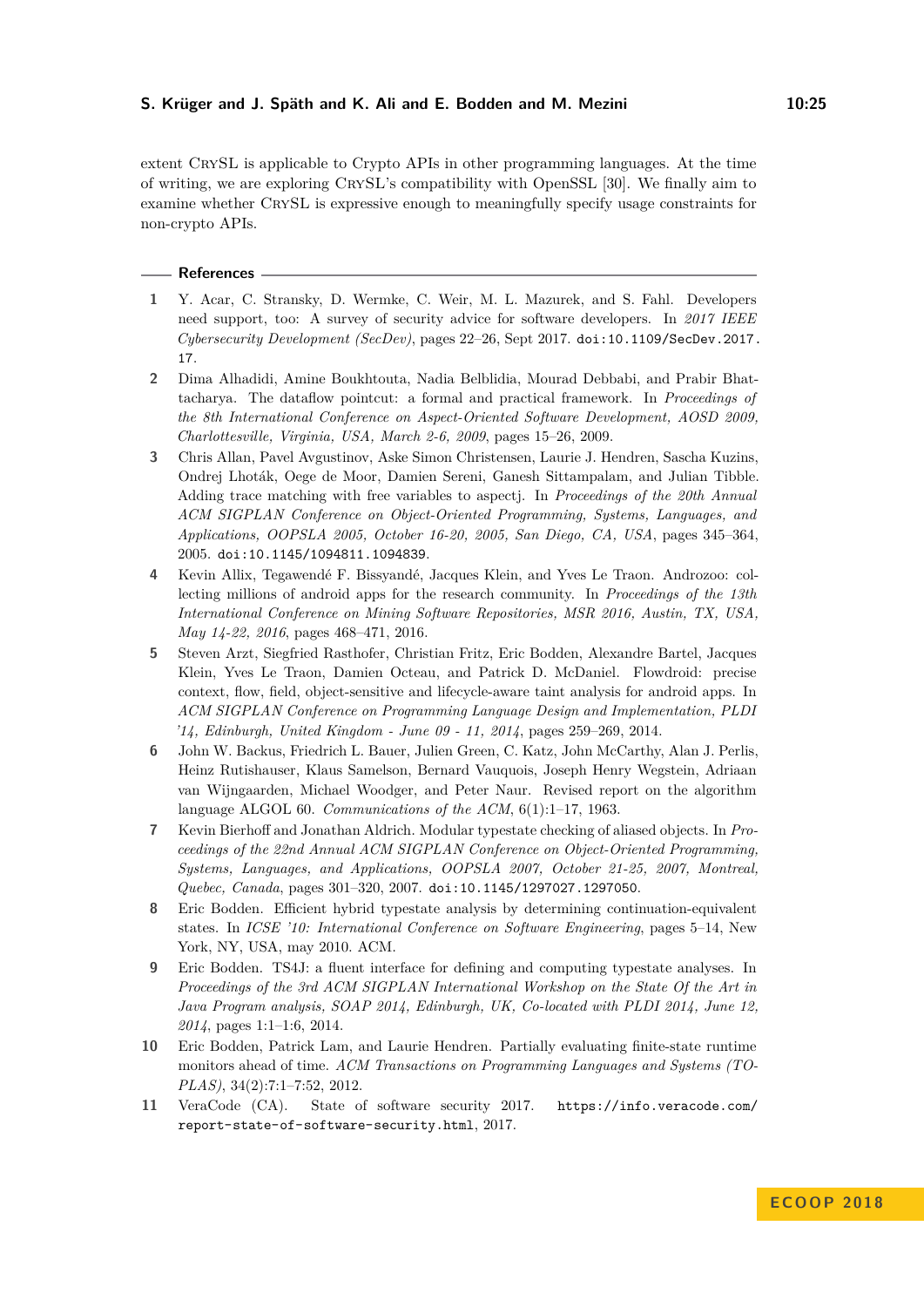### **10:26 CrySL: An Approach to Validating the Correct Usage of Cryptographic APIs**

- <span id="page-25-2"></span>**12** Alexia Chatzikonstantinou, Christoforos Ntantogian, Georgios Karopoulos, and Christos Xenakis. Evaluation of cryptography usage in android applications. In *International Conference on Bio-inspired Information and Communications Technologies*, pages 83–90, 2016.
- <span id="page-25-1"></span>**13** Manuel Egele, David Brumley, Yanick Fratantonio, and Christopher Kruegel. An empirical study of cryptographic misuse in android applications. In *ACM Conference on Computer and Communications Security*, pages 73–84, 2013.
- <span id="page-25-10"></span>**14** Felix Fischer, Konstantin Böttinger, Huang Xiao, Christian Stransky, Yasemin Acar, Michael Backes, and Sascha Fahl. Stack overflow considered harmful? the impact of copy&paste on android application security. In *2017 IEEE Symposium on Security and Privacy, SP 2017, San Jose, CA, USA, May 22-26, 2017*, pages 121–136, 2017.
- <span id="page-25-9"></span>**15** German Federal Office for Information Security (BSI). Cryptographic mechanisms: Recommendations and key lengths. Technical Report BSI TR-02102-1, BSI, 2017.
- <span id="page-25-6"></span>**16** Simon Goldsmith, Robert O'Callahan, and Alexander Aiken. Relational queries over program traces. In *Proceedings of the 20th Annual ACM SIGPLAN Conference on Object-Oriented Programming, Systems, Languages, and Applications, OOPSLA 2005, October 16-20, 2005, San Diego, CA, USA*, pages 385–402, 2005.
- <span id="page-25-12"></span>**17** Xtext home page. <http://www.eclipse.org/Xtext/>, 2017.
- <span id="page-25-14"></span>**18** Oracle Inc. Java Cryptography Architecture (JCA) Reference Guide. [https://docs.](https://docs.oracle.com/javase/8/docs/technotes/guides/security/crypto/CryptoSpec.html) [oracle.com/javase/8/docs/technotes/guides/security/crypto/CryptoSpec.html](https://docs.oracle.com/javase/8/docs/technotes/guides/security/crypto/CryptoSpec.html), 2017.
- <span id="page-25-11"></span>**19** Gregor Kiczales, Erik Hilsdale, Jim Hugunin, Mik Kersten, Jeffrey Palm, and William Griswold. An overview of aspectj. *ECOOP 2001—Object-Oriented Programming*, pages 327–354, 2001.
- <span id="page-25-3"></span>**20** Stefan Krüger, Sarah Nadi, Michael Reif, Karim Ali, Mira Mezini, Eric Bodden, Florian Göpfert, Felix Günther, Christian Weinert, Daniel Demmler, and Ram Kamath. CogniCrypt: Supporting Developers in Using Cryptography. In *Proceedings of the 32nd IEEE/ACM International Conference on Automated Software Engineering, ASE 2017, Urbana, IL, USA, October 30 - November 03, 2017*, pages 931–936, 2017.
- <span id="page-25-13"></span>**21** Patrick Lam, Eric Bodden, Ondřej Lhoták, and Laurie Hendren. The Soot framework for Java program analysis: a retrospective. In *Cetus Users and Compiler Infrastructure Workshop (CETUS 2011)*, oct 2011.
- <span id="page-25-0"></span>**22** David Lazar, Haogang Chen, Xi Wang, and Nickolai Zeldovich. Why does cryptographic software fail?: a case study and open problems. In *ACM Asia-Pacific Workshop on Systems (APSys)*, pages 7:1–7:7, 2014.
- <span id="page-25-5"></span>**23** V. Benjamin Livshits and Monica S. Lam. Finding security vulnerabilities in java applications with static analysis. In *Proceedings of the 14th USENIX Security Symposium, Baltimore, MD, USA, July 31 - August 5, 2005*, 2005.
- <span id="page-25-4"></span>**24** Michael C. Martin, V. Benjamin Livshits, and Monica S. Lam. Finding application errors and security flaws using PQL: a program query language. In *Proceedings of the 20th Annual ACM SIGPLAN Conference on Object-Oriented Programming, Systems, Languages, and Applications, OOPSLA 2005, October 16-20, 2005, San Diego, CA, USA*, pages 365–383, 2005.
- <span id="page-25-8"></span>**25** David A. McGrew and John Viega. The security and performance of the galois/counter mode (GCM) of operation. In *Progress in Cryptology - INDOCRYPT 2004, 5th International Conference on Cryptology in India, Chennai, India, December 20-22, 2004, Proceedings*, pages 343–355, 2004.
- <span id="page-25-7"></span>**26** Clint Morgan, Kris De Volder, and Eric Wohlstadter. A static aspect language for checking design rules. In *Proceedings of the 6th International Conference on Aspect-Oriented Software Development, AOSD 2007, Vancouver, British Columbia, Canada, March 12-16, 2007*, pages 63–72, 2007.